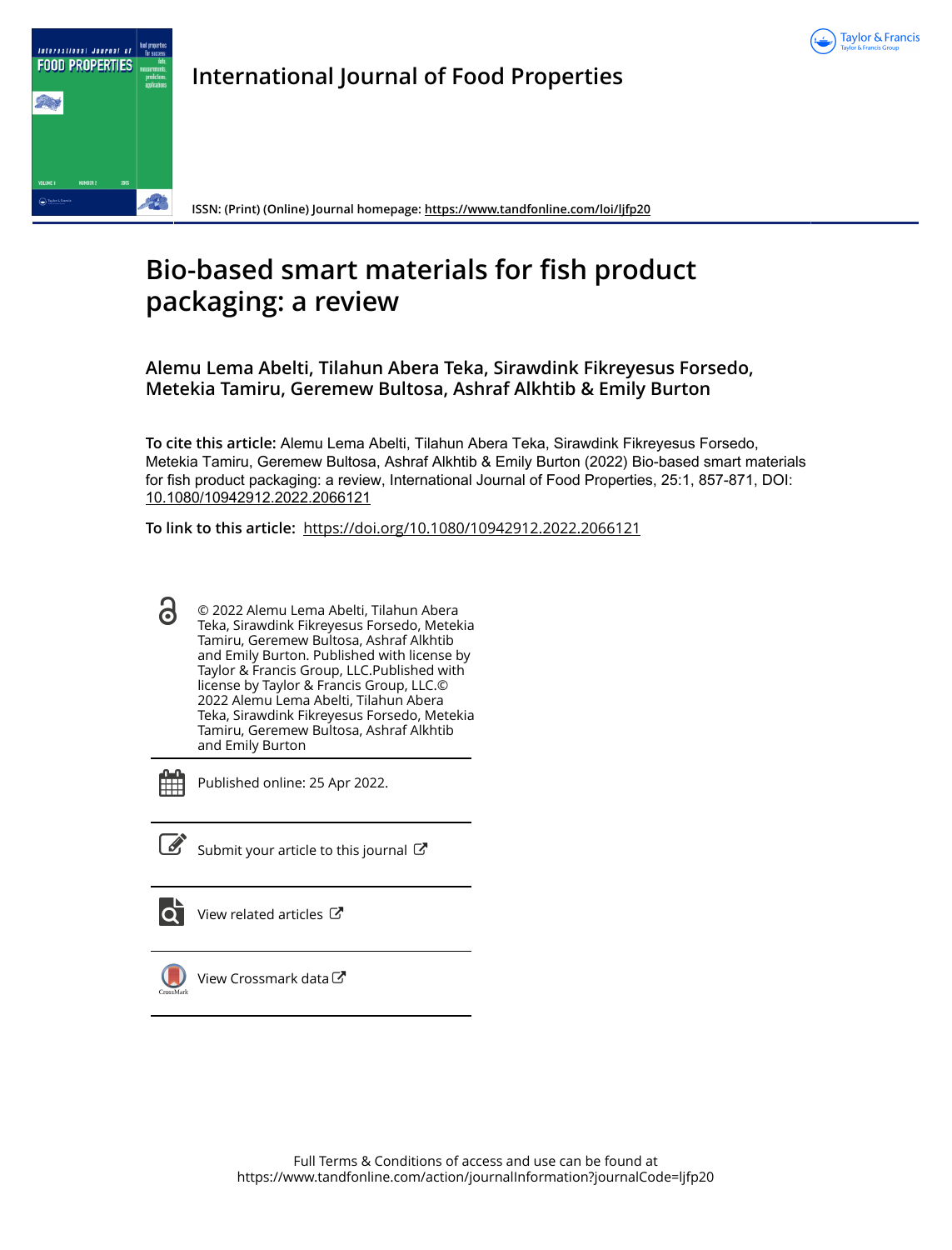

**a** OPEN ACCESS **a** Check for updates

## **Bio-based smart materials for fish product packaging: a review**

Alemu Lema Abelti<sup>[a,b](#page-1-0)</sup>, Tilahun A[b](#page-1-0)era Teka<sup>b</sup>, Sirawdink Fikreyesus Forsedo<sup>b</sup>, Metekia Tamiru<sup>[c](#page-1-1)</sup>, Geremew Bultosa<sup>[d](#page-1-2)</sup>, Ashraf Alkhtib<sup>e</sup>, and Emily Burton<sup>e</sup>

<span id="page-1-3"></span><span id="page-1-2"></span><span id="page-1-1"></span><span id="page-1-0"></span><sup>a</sup>Batu Fish and other Aquatic Life Research Center, Oromia Agricultural Research Institute, Batu, Ethiopia; <sup>b</sup>Department of Postharvest Management, College of Agriculture and Veterinary Medicine, Jimma University, Jimma, Ethiopia;<br>Denartment of Animal Science, College of Agriculture and Veterinary Medicine, Jimma University, Jimma, Ethiop Department of Animal Science, College of Agriculture and Veterinary Medicine, Jimma University, Jimma, Ethiopia;<br><sup>d</sup>Department of Food Science and Technology, Botswana University of Agriculture and Natural Resources, Gabor <sup>d</sup>Department of Food Science and Technology, Botswana University of Agriculture and Natural Resources, Gaborone, Botswana; e Nottingham Trent University, School of Animal, Rural and Environmental Sciences, Brackenhurst Campus, Southwell, UK, NG25 0QF

#### **ABSTRACT**

Conventional packaging offers protection, containment, communication, and convenience to packaged food. The most commonly used packaging materials are petrochemical-based plastics which generate massive wastes that persist for a long time in the environment after their use. Bio-based materials are the best option to replace this synthetic plastic. This review presents the importance of packaging fish products using polysaccharides, proteins, polyhydroxyalkanoates, polylactic acids, pullulan, and xanthan gums loaded with different nanofillers and bioactive molecules. Bio-based smart materials easily decompose into carbon dioxide, methane, water, and inorganic compounds. Biopolymers can be produced from natural biomass, bio-monomers, and microorganisms. These biopolymers demonstrate excellent physiochemical, thermal, and mechanical properties when mixed or alone as fish packaging materials. Integration of nanofillers and bioactive molecules improves mechanical, gas barrier, antioxidant and antimicrobial properties of bio-based materials. Bioactive molecules like anthocyanins, betalains, curcumin, and clove oil are sensitive to pH, temperature, light, and time. Bioactive molecules can be loaded into bio-based packaging materials to monitor the real-time freshness of fish products during storage. It is concluded that bio-based smart materials have the potential for fish packaging, do not harm the environment, and easily interact with nanofillers and bioactive molecules.

#### **ARTICLE HISTORY**

Received 19 November 2021 Revised 1 April 2022 Accepted 10 April 2022

#### **KEYWORDS**

Bioactive molecules; biopolymers; Fish packaging; nanofillers

## **Introduction**

<span id="page-1-5"></span><span id="page-1-4"></span>Globally 179 million tons of fish were produced from captured fisheries and aquaculture in 2018.<sup>[\[1](#page-10-0)]</sup> Fisheries play an important role in food security and create job opportunities for 59.5 million people across the world.<sup>[\[2](#page-10-1)]</sup> With business-as-usual practices in Africa, the fish sector was estimated to create 20.7 million jobs by 2030 with an annual value of 3.3 billion USD.<sup>[\[3](#page-10-2)]</sup> Fish is an excellent source of proteins, omega-3 fatty acids, calcium, phosphorus, iron, zinc, magnesium, vitamin A and iodine.<sup>[[4\]](#page-10-3)</sup> However, fish products are highly perishable and need to be preserved in appropriate packaging for handling, distribution, and export.<sup>[[5](#page-10-4)]</sup> Plastic is the principal food-packaging material. Most (70%) of plastics wastes is generated from food packaging.<sup>[[6\]](#page-10-5)</sup> Plastics are durable, cheap, strong, a good barrier to moisture, light, and highly processable into different shapes. However, the utilization of synthetic plastics leads to dispute as it resulted in depletion of petroleum reserves, global warming, and environmental

<span id="page-1-6"></span>CONTACT Alemu Lema Abelti **2** alemulema2010@gmail.com **□** Department of Postharvest Management, College of Agriculture and Veterinary Medicine, Jimma University, Jimma, Ethiopia

© 2022 Alemu Lema Abelti, Tilahun Abera Teka, Sirawdink Fikreyesus Forsedo, Metekia Tamiru, Geremew Bultosa, Ashraf Alkhtib and Emily Burton. Published with license by Taylor & Francis Group, LLC.

This is an Open Access article distributed under the terms of the Creative Commons Attribution License (http://creativecommons.org/licenses/by/4.0/), which permits unrestricted use, distribution, and reproduction in any medium, provided the original work is properly cited.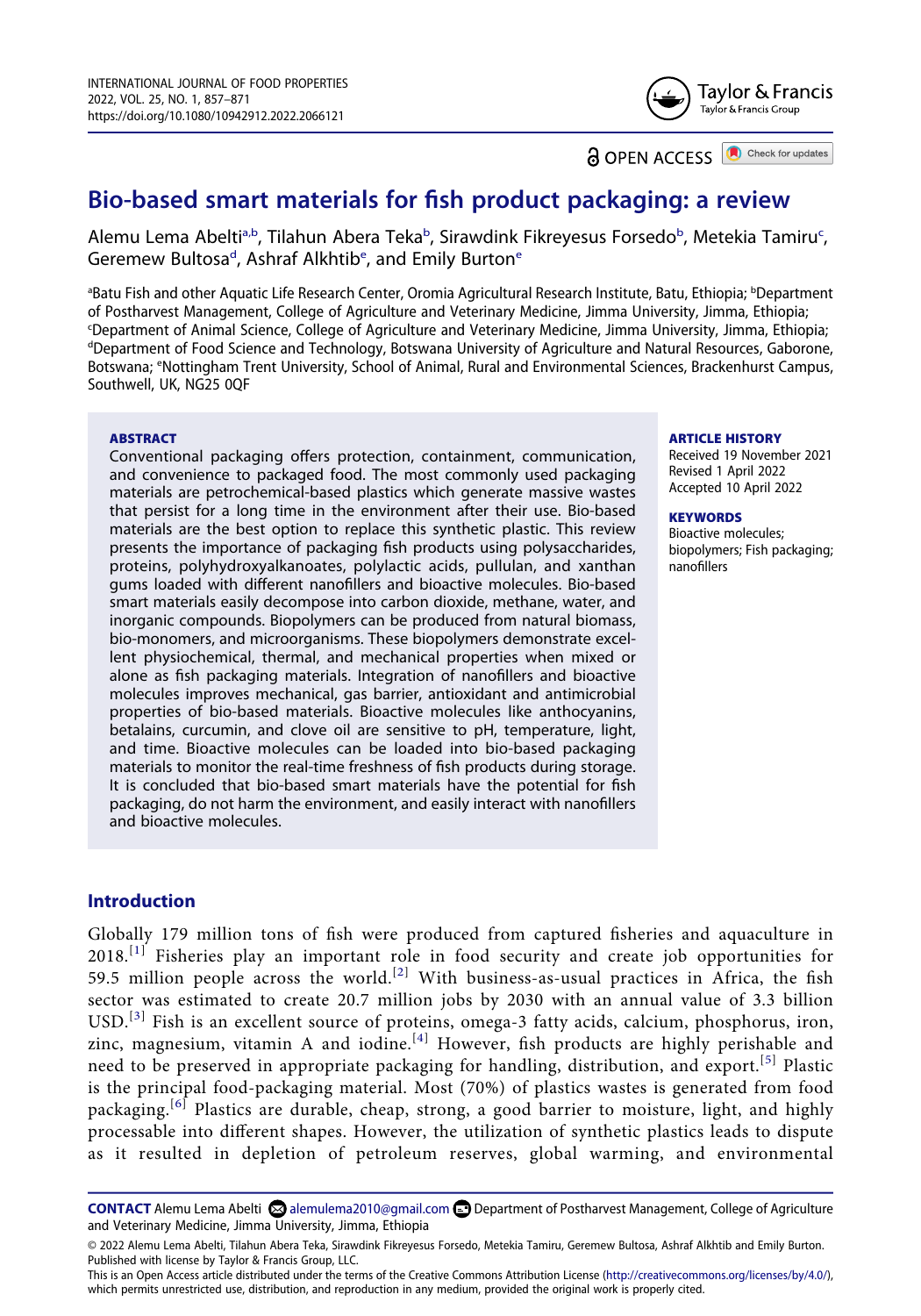<span id="page-2-0"></span>pollution.<sup>[[7\]](#page-10-6)</sup> The usage of petrochemical-based packaging materials is a risk to environmental safety and human health. Moreover, synthetic plastics are hardly recycled or have limited recyclability. Even though pyrolysis and hydrothermal processing convert plastic waste into fuel, its application is limited due to the emission of toxic gaseous during high-temperature combustion of plastics.[[8](#page-10-7)] In recent years, enzymatic and microbial biodegradation of synthetic plastics has started but the possibility to apply biological treatment is limited due to the difficulty in adhering and colonizing microbes on the surface of plastics. Generally, recycling, landfilling, and incineration are ineffective for the management of plastic wastes.<sup>[[9](#page-10-8)]</sup> The prevailing environmental pollution has pushed to explore sustainable packaging.<sup>[[10\]](#page-10-9)</sup> An alternative option to this synthetic plastic is biodegradable polymers. It is a fact that these plastic food-packaging materials are disposable and non-biodegradable. Consequently, large amounts of plastic are accumulating in the terrestrial and aquatic ecosystems, hence various sectors like fishery, agriculture, hydroelectric power generation, marine transportation, health, and tourism are in danger.<sup>[[11](#page-10-10)]</sup> With the ever-increasing concern of dumped petrochemical-based packaging wastes in the environment, green and sustainable materials are highly demanded to reduce the harmful effects of plastics on the environment.<sup>[\[12](#page-10-11)]</sup> Contrary to synthetic plastics, bio-based polymers decompose, degrade, return to the soil and decrease the volume of garbage. Bio-based materials are derived from renewable and sustainable biomass.<sup>[\[12\]](#page-10-11)</sup> Bio-based materials turn the bioplastics sector from a wasteful linear economy to a circular economy.<sup>[\[9](#page-10-8)]</sup> Biopolymers derived from bio-based materials are categorized into natural, semi-synthetic, and microbial polymers.[[13\]](#page-10-12) Polysaccharides, protein, lipids, polylactic acid, polyhydroxyalkanoate, pullulan, and xanthan gum are well-known bio-based materials due to their ability to form three-dimensional polymer networks. Polysaccharides are further categorized as starch, cellulose, lignin, қ-carrageenan, alginate, pectin, and chitosan. Protein is grouped into gelatin, casein, caseinates, whey protein, soy protein isolate, wheat gluten, and corn zein.<sup>[[14](#page-10-13)]</sup> Polymers produced by microorganisms are further classified as polyhydroxyalkanoate, pullulan, xanthan gum.<sup>[[13\]](#page-10-12)</sup> Polylactic acid is synthesized from lactic acid that is produced by microbes through lactide formation, then condensation polymerization and ring open polymerization.<sup>[\[15\]](#page-10-14)</sup> Several studies indicated there is a great possibility of bio-based materials for developing eco-friendly fish packaging alternatives<sup> $[16,17]$  $[16,17]$  $[16,17]$ </sup> This article aims to review the application of different biobased polymers embedded with bioactive molecules for fish packaging materials.

## <span id="page-2-3"></span><span id="page-2-2"></span><span id="page-2-1"></span>**Polysaccharides-based biopolymers for fish product packaging**

The most widely used polysaccharide biopolymers in fish packaging are cellulose, chitin/ chitosan, starch, lignin, pectin, alginate, and  $K$ -Carrageenan.<sup>[[18\]](#page-10-17)</sup> In addition to food packaging, bio-based materials can be applied to the filtration of microbes, military security, and environmental management. Today numerous polysaccharides-based packaging materials have been developed for fish packaging materials ([Table 1](#page-3-0)). Polysaccharides are easily modified to improve their physicochemical properties through heat gelatinization, pH changes, crosslinking, and hydrolysis.<sup>[19]</sup> Gases barrier, mechanical, thermal, and chemical properties of biomaterials are important criteria to select polysaccharides as packaging materials.<sup>[\[20](#page-11-0)]</sup> The water vapor, gas barrier, structural and mechanical properties of biopolymers can be improved by adding bioactive, nanofillers, cross-linkers, or plasticizers.<sup>[[21](#page-11-1)]</sup> Polysaccharide-based packaging material has several advantages as compared to other biopolymers. It easily forms covalent or non-covalent interactions networks with other polymers. They are compatible with additives, which improves the functionality of polysaccharide-based film.<sup>[\[22\]](#page-11-2)</sup>

<span id="page-2-4"></span>Starch-based biopolymer is a widely accepted packaging film due to its availability in wide agricultural sources, ease of extraction, does not affect the sensory properties of food and can be edible without causing health risks to a human.<sup>[\[10\]](#page-10-9)</sup> Bio-based materials extruded from starch conserves frozen pack fish fillets for 360 days better as compared to low-density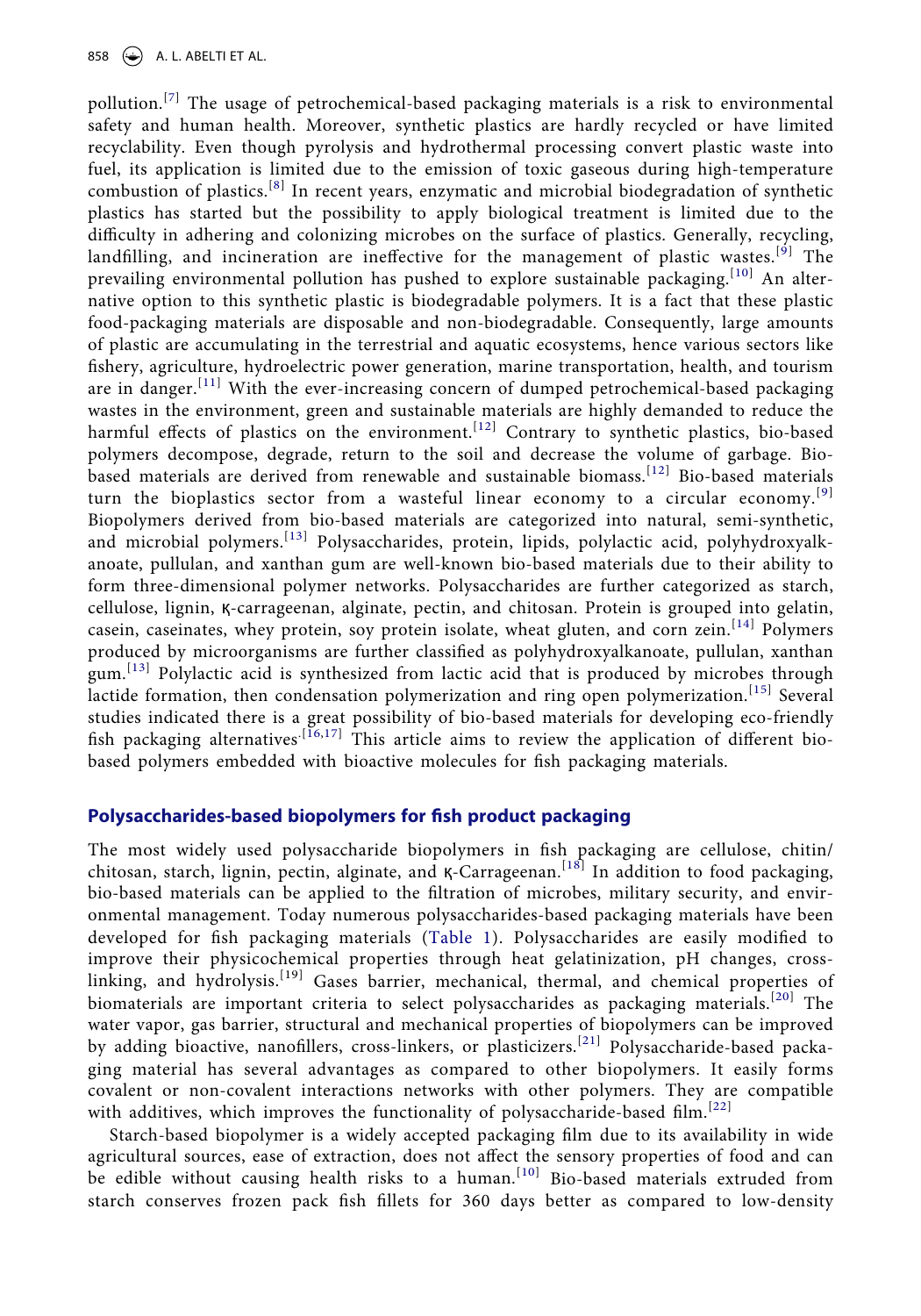<span id="page-3-6"></span><span id="page-3-5"></span><span id="page-3-4"></span><span id="page-3-3"></span><span id="page-3-2"></span><span id="page-3-1"></span>

| Polysaccharides                                       | Bioactive molecules                                         | Applications                                                                                                                                                                                                                    | References     |
|-------------------------------------------------------|-------------------------------------------------------------|---------------------------------------------------------------------------------------------------------------------------------------------------------------------------------------------------------------------------------|----------------|
| Rice starch                                           | Oregano essential oil<br>(OEO)                              | • Fish fillet packed in starch/OEO showed less oxidation and<br>microbial growth                                                                                                                                                | [19,23]        |
| Cassava starch                                        | Citrus lemon peel extract<br>(CLPE)                         | • Fish packaged in a film containing 20% CLPE demonstrated<br>low peroxide and Total Volatile Basic Nitrogen (TVB-N) values                                                                                                     | $[24]$         |
| Starch/Pectin                                         | Feijoa extracts                                             | • Antimicrobial against E. coli, Salmonella and Shigella.<br>Increase the shelf life of perishable food                                                                                                                         | $[25]$         |
| Chitosan<br>nanoparticles/<br>collagen protein        | Anthocyanidin and<br>Cinnamon-perilla<br>essential oil      | • Fillets of sea bream fillets wrapped in the composite film<br>extended shelf life to 6-8 days                                                                                                                                 | $[26]$         |
| Polycaprolactone<br>Chitosan<br>Rutin<br>$(PCL-CS-R)$ |                                                             | PCL-CS-R films decreased the microbial population of E. coli,<br>$\bullet$<br>S. aureus, and L. monocytogenes by 18.39%, 19.27%, and<br>17.45% as compared to polycaprolactone film alone in rainbow<br>trout packaging         | $[27]$         |
| Cellulose nanofiber<br>/Carboxymethyl<br>cellulose    | <b>Shikonin</b>                                             | Discoloration of shikonin at weak acid and weak alkali to<br>monitor fish freshness                                                                                                                                             | $[28]$         |
| Pectin/Sodium<br>alginate/Xanthan<br>qum              | Raspberry pomace<br>extracts                                | • Changes its color (pH-sensitive) used to monitor protein-rich<br>foods                                                                                                                                                        | $[29]$         |
| Pectin                                                | Oregano essential oil,<br>Ginger essential oil              | Significant protective effect on protein oxidation, prevention of<br>endogenous enzyme activity<br>• Enhanced shelf life of yellow croaker for 7 days during ice<br>storage.                                                    | $[30]$         |
| Pectin/Chitosan<br>Chitosan                           | Tarragon essential oil<br>10% purple tomato<br>anthocyanins | Decreased bacterial deterioration of seafood during chilling<br>٠<br>Used to indicate the freshness of milk and fish/ monitoring<br>$\bullet$<br>food freshness/spoilage (intelligent film)                                     | [31]<br>$[32]$ |
| Chitosan/<br>Methyl cellulose                         | Saffron petal<br>anthocyanins                               | • Antimicrobial against <i>E.coli</i> and <i>S.aureus</i> , antioxidant activity,<br>and monitor lamb meat freshness during storage (smart<br>packaging)                                                                        | $[33]$         |
| Chitosan/<br>Methyl celullose                         | Anthocyanin                                                 | • A potent antioxidant, antibacterial against (E. coli, P.aeroginos<br>and S.aureus) and monitors fish fillet freshness at room tem-<br>perature (smart packaging)                                                              | $[34]$         |
| <b>Bacterial cellulose</b>                            | Pelargonidin dye                                            | • Monitors changes in total volatile base nitrogen (TVB-N)<br>amounts of tilapia fillets stored at 4°C and 25°C                                                                                                                 | $[35]$         |
| Sodium alginate                                       | Purple onion peel extract<br>(POPE)                         | • POPE increased antioxidant activity, the thickness of the algi-<br>nate-based films, extend the shelf life of foods with high water<br>content and susceptible to lipid oxidation                                             | $[36]$         |
| Sodium caseinate                                      | 1% TiO <sub>2</sub> Rosemary<br>Essential oil (REO)         | • Exhibited antimicrobial by reducing the psychrotrophic bacteria<br>count at the levels of 1% TiO <sub>2</sub> and 2% REO. Reduced lipid<br>oxidation, and lipolysis of lamb meat during refrigerated sto-<br>rage for 15 days | $[37]$         |
| K- Carrageenan                                        | CuO, TiO <sub>2</sub>                                       | • Good active food packaging films retained high-quality bana-<br>nas (weight loss, firmness, and surface color)                                                                                                                | $[38]$         |
| K- Carrageenan                                        | Red cabbage extract<br>(Brassica oleraceae)                 | Helped to monitor freshness and quality of rainbow trout fillets<br>(Oncorhynchus mykiss) because of color change when quality<br>deteriorates                                                                                  | $[39]$         |

<span id="page-3-0"></span>

| Table 1. Polysaccharides-based biopolymers for fish product packaging |  |  |
|-----------------------------------------------------------------------|--|--|
|                                                                       |  |  |

<span id="page-3-15"></span><span id="page-3-14"></span><span id="page-3-13"></span><span id="page-3-12"></span><span id="page-3-11"></span><span id="page-3-10"></span><span id="page-3-9"></span><span id="page-3-8"></span><span id="page-3-7"></span>polyethylene packaging.<sup>[[40](#page-11-3)]</sup> The application of cellulose alone as packaging materials is challenging due to its hydrophilic and crystalline nature. However, the derivatives of cellulose like carboxymethyl cellulose, hydroxypropyl methylcellulose, or methylcellulose hydroxypropyl all have good film-making properties.<sup>[\[41\]](#page-12-0)</sup> Packaging films made of CMC- tea waste and furcellaran inhibit the growth of microorganisms and accumulation of biogenic amine, hence extending the shelf-life of salmon fillets.<sup>[[42](#page-12-1)]</sup> Cellulose has intelligent properties, i.e can visually indicate the condition of packaged food when loaded with other bioactive molecules. Cellulose when embedded with cyanidin-3-glucoside can act as intelligent packaging that can indicate the freshness of tilapia fillets stored at 4°C and 25°C.<sup>[[43](#page-12-2)]</sup> Chitosan and other polymers increase the shelf life of fish and its products under chilling conditions. Accordingly, the film made from chitosan-alginate has increased the shelf life of catfish by 15 days during refrigeration.<sup>[[44](#page-12-3)]</sup> The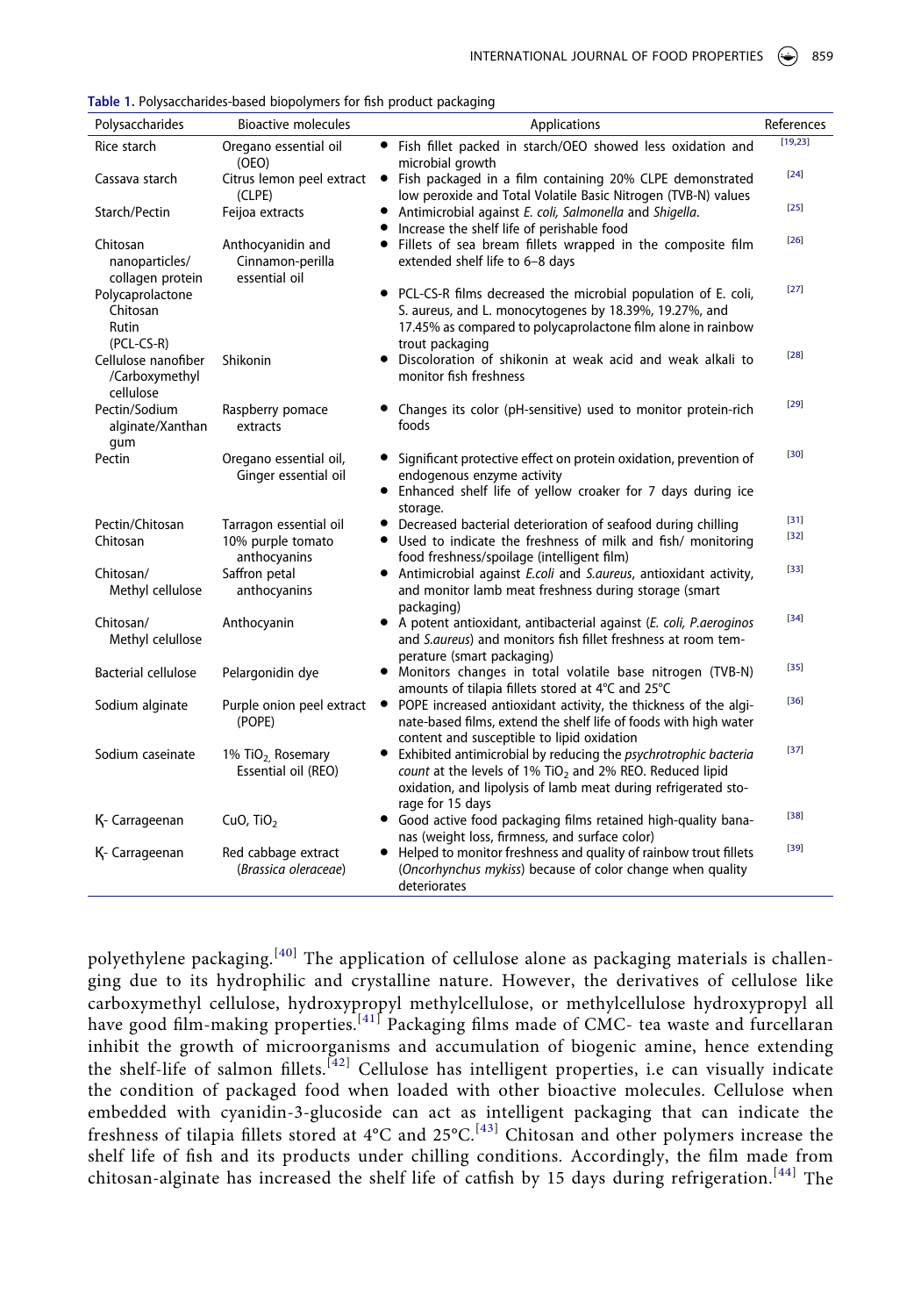860 **A. L. ABELTI ET AL.** 

<span id="page-4-2"></span><span id="page-4-1"></span>chitosan and chitosan-alginate coatings are recommended for refrigerated storage of catfish fillets. Similarly, chitosan when combined with the Lactoperoxidase system increases the shelf life of fish burgers by 5 days<sup>[\[45\]](#page-12-4)</sup>  $K$ - Carrageenan, alginate, and agar are widely used to develop coatings and films due to their gel-forming abilities.<sup>[\[46](#page-12-5)]</sup> Oregano essential oil (0.4%) added into pectin increases the shelf-life of yellow croaker from 20 to 27 days.<sup>[[47](#page-12-6)]</sup>

## <span id="page-4-3"></span>**Protein-based biopolymers for fish product packaging**

Protein-based polymers are helpful because they possess valuable characteristics for the production of food packaging materials. Proteins have been intensively studied as bio-based packaging materials due to their film-forming ability, UV-barrier properties, mechanical properties, transparency, and barrier properties against oxygen and carbon dioxide diffusion.<sup>[[22\]](#page-11-2)</sup> Gelatin, collagen, fish proteins, corn zein, wheat gluten, whey, and soy protein are widely accepted for film formation due to their nature to form intermolecular bonds.[[48\]](#page-12-7) Different proteins and other biopolymers-based fish packaging materials incorporated with different bioactive molecules are presented in [Table 2.](#page-4-0)

<span id="page-4-10"></span><span id="page-4-9"></span><span id="page-4-8"></span><span id="page-4-7"></span><span id="page-4-6"></span><span id="page-4-5"></span><span id="page-4-4"></span>

| Proteins                                        | <b>Bioactive molecules loaded</b>                                                                      | Applications                                                                                                                                                                                                                                | References |
|-------------------------------------------------|--------------------------------------------------------------------------------------------------------|---------------------------------------------------------------------------------------------------------------------------------------------------------------------------------------------------------------------------------------------|------------|
| Gelatin                                         | Eugenol nanofiber and Polylactic acid                                                                  | • Excellent antimicrobial and antioxidant biode-<br>gradable films                                                                                                                                                                          | $[49]$     |
| Gelatin/ Kappa-<br>Carrageenan                  | Anthocyanin and TiO <sub>2</sub> nanoparticles                                                         | • Changes its color based on changes in pH, act as<br>antimicrobial, antioxidant and monitors fish<br>freshness during storage                                                                                                              | $[50]$     |
| Fish gelatin                                    | Haskap berries (Lonicera caerulea L.)<br>extract (anthocyanins and phenolic<br>acids as major extract) | Fish gelatin containing 1% of haskap berries<br>٠<br>extract showed antioxidants and color change<br>as a function of the pH of intelligent packaging<br>to monitor the freshness of shrimp                                                 | $[51]$     |
| Gelatin/ Oxidized<br>chitin<br>nanocrystals     | Black rice bran anthocyanins                                                                           | Antioxidant activity and have great potential in<br>$\bullet$<br>monitoring freshness of shrimp and hairtail<br>(smart packaging), high protein foods                                                                                       | $[52]$     |
| Gelatin/Chitosan<br>(carboxymethyl<br>chitosan) | 0.5 mg/mL squid maillard peptides                                                                      | Retarded lipid oxidation and microbial growth of<br>bluefin tuna                                                                                                                                                                            | $[53]$     |
| Gelatin/Chitosan                                | 0.4% TiO <sub>2</sub> -Aq                                                                              | Improves antibacterial and UV barrier capability                                                                                                                                                                                            | $[54]$     |
| Gelatin/Chitosan                                | ε-Polylysine                                                                                           | • Effective controlled six foodborne pathogens<br>(E. coli, K. pneumoniae, S. enteritidis,<br>P. aeroginosa, S. aureus, and L. monocytogens)                                                                                                | $[55]$     |
| Gelatin                                         | Curcumin, betanin and anthocyanin                                                                      | • Demonstrated superior color retention as com-<br>pared to curcumin and anthocyanins color<br>change with pH change application for intelli-<br>gent packaging to indicate freshness and quality<br>of foodstuffs such as seafood products | $[56]$     |
| Soy Protein<br>Isolate/Gelatin                  | Essential oils of Zataria multiflora and<br>Cinnamon zeylanicum                                        | • The population of S.aureus, B.cereus, S.typhimur-<br>ium, L.monocytogens, and E.coli was diminished<br>via the inclusion of 20% Zataria multiflora active<br>food packaging, extended shelf life                                          | $[57]$     |
| Gelatin                                         | Dialdehyde kappa-carrageenan (DAK-car)<br>Thymol-loaded zein nanoparticles<br>(ZNP)                    | Films containing a 1:2 ratio of gelatin films<br>٠<br>(GEL)/DAK- car and thymol-loaded zein 0.25<br>and 0.5 mg/mL of thymol have antioxidant and<br>antimicrobial activity in active food packaging                                         | $[58]$     |
| Whey protein<br>isolate (WPI)                   | Emulsions and nanoemulsions of Citrus<br>sinensis essential oil peel extract (CSEO)                    | The film preserves food against oxidation and<br>٠<br>microbial spoilage improving shelf life and<br>quality of foodstuffs                                                                                                                  | $[59]$     |
| Gelatin                                         | Oxidized guar gum green tea extracts (0.5<br>and 1.0% w/v).                                            | Antimicrobial against S.aureus, higher antioxi-<br>dant activity due to the presence of green tea<br>extract                                                                                                                                | [60]       |

<span id="page-4-0"></span>**Table 2.** Proteins-based biopolymers for fish product packaging.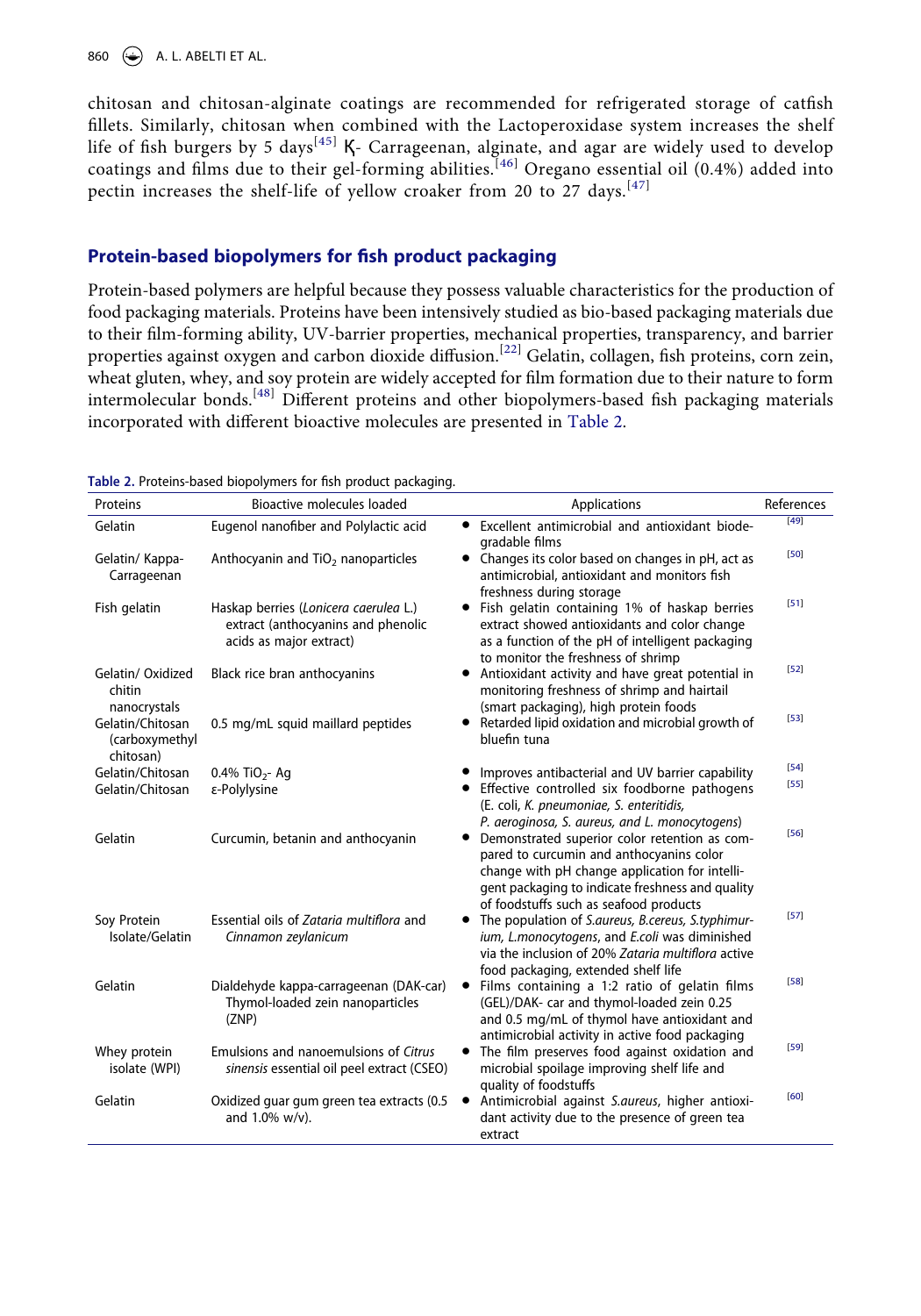<span id="page-5-1"></span><span id="page-5-0"></span>Gelatin is one of the first biopolymer materials proposed to carry bioactive compounds.[[18](#page-10-17)] The fillets of common carp when coated with gelatin have improved the qualitative and sensory character-istics of fillets as compared to polyethylene plastics during freeze storage.<sup>[\[61\]](#page-13-0)</sup> Gelatin when combined with other biopolymers has some synergistic effects to control some foodborne bacterial pathogens. Gelatin-chitosan films enriched with rosemary essential oils have a great potential for controlling *Salmonella enteric, Campylobacter jejuni, Pseudomonas aeruginosa*, and *Escherichia coli*. [[62](#page-13-1)] Soy protein isolates incorporated with nanoparticles (1% CuO and TiO2) decrease water vapor perme-ability of films, thus, can be applied as an active packaging system for different foodstuffs.<sup>[[63\]](#page-13-2)</sup> Coating of packaging materials with whey protein isolates exhibits high oxygen barrier properties and delayed peroxide formation of frozen shrimp fried rice during six months of frozen storage.<sup>[[64](#page-13-3)]</sup>The addition of small amounts of chitosan in whey protein isolate creates a stronger network structure through complex coacervation, higher tensile strength, and lower water vapor permeability rate as compared to mono-component chitosan and whey protein isolate.<sup>[[65\]](#page-13-4)</sup> Due to its hydrophobic nature, Zein protein has low water vapor permeability and solubility.<sup>[\[14](#page-10-13)]</sup>

## <span id="page-5-3"></span><span id="page-5-2"></span>**Polylactic acid and polyhydroxyalkanoates-based biopolymers for fish product packaging**

<span id="page-5-4"></span>Polylactic acid (PLA) is synthesized from lactic acid monomers that can be widely used for fish packaging during chilling storage.<sup>[[66\]](#page-13-5)</sup> Polylactic acid, polyhydroxyalkanoates, pullulan, and xanthan gum are the most widely used microbial polymers for fish packaging ([Table 3](#page-6-0)). The properties that make PHAs ideal for food packaging materials are stability in the air, nontoxicity, hydrophobicity, and pure enantiomer.[[67\]](#page-13-6)

## **Integration of nanofillers into biopolymers**

<span id="page-5-5"></span>Nanofillers are nano-sized materials that maintain the microbiological safety of food, improve the mechanical, thermal, oxygen, and moisture barrier properties of bio-based packaging of meat, fruits, and seafood in active packaging.<sup>[[78\]](#page-13-7)</sup> Montmorillonite, nanofibers, nanowhiskers, silver, copper, zinc oxide, and Titanium dioxide are widely used nanofiller in active packaging [Table 4](#page-7-0).

#### **Integration of bioactive molecules into biopolymers**

<span id="page-5-6"></span>The incorporation of bioactive molecules improves the mechanical, barrier, antioxidant, and anti-microbial properties of polymers.<sup>[[79\]](#page-13-8)</sup> Bioactive molecules change their color based on changes in pH, temperature, light, time, and ammonia that making which acts as an indicator in monitoring the spoilage of packaged fish products.<sup>[[8](#page-10-7)]</sup> Fish spoilage is usually monitored by identifying adenosine triphosphate decomposition, microbial plate counts, total volatile base nitrogen, lipid oxidation, and sensory properties. Monitoring the real-time freshness of fish using chemical, physical, biological, and sensory methods requires professional staff, tedious, complicated, time-consuming, and destructive. The emerging techniques use halochromic (pH-sensitive) bioactive molecules that enable consumers and non-specialists to understand the freshness conditions of fish using their naked eyes.<sup>[\[80](#page-13-9)]</sup>

<span id="page-5-10"></span><span id="page-5-9"></span><span id="page-5-8"></span><span id="page-5-7"></span>Some of the pH-sensitive bioactive molecules [\(Table 5\)](#page-8-0) are anthocyanins, betalains, carotenoids, carotenoids clove oil, curcumin, turmeric, rosemary, oregano, thyme, green tea, sage, basil, ginger, coriander, garlic, nutmeg, mace, savory and fennel.<sup>[[81\]](#page-14-0)</sup> The most intensively studied bioactive molecules as colorimetric indicators are anthocyanins,[\[82\]](#page-14-1) curcumin,[[83\]](#page-14-2) and carotenoids.[\[84\]](#page-14-3) Anthocyanins incorporated into biopolymer films have been used as smart indicators to monitor fish spoilage in Grass carp,<sup>[[85\]](#page-14-4)</sup> rainbow trout,<sup>[[86](#page-14-5)]</sup> Hair-tail, Spade nose shark,<sup>[[84](#page-14-3)]</sup> Pangasius,<sup>[[87](#page-14-6)]</sup> and Atlantic mackerel.<sup>[\[88\]](#page-14-7)</sup> The other widely used bioactive molecule is betalains. They are secondary nitrogencontaining metabolites of plants, water-soluble is responsible for yellow and orange to red-purple and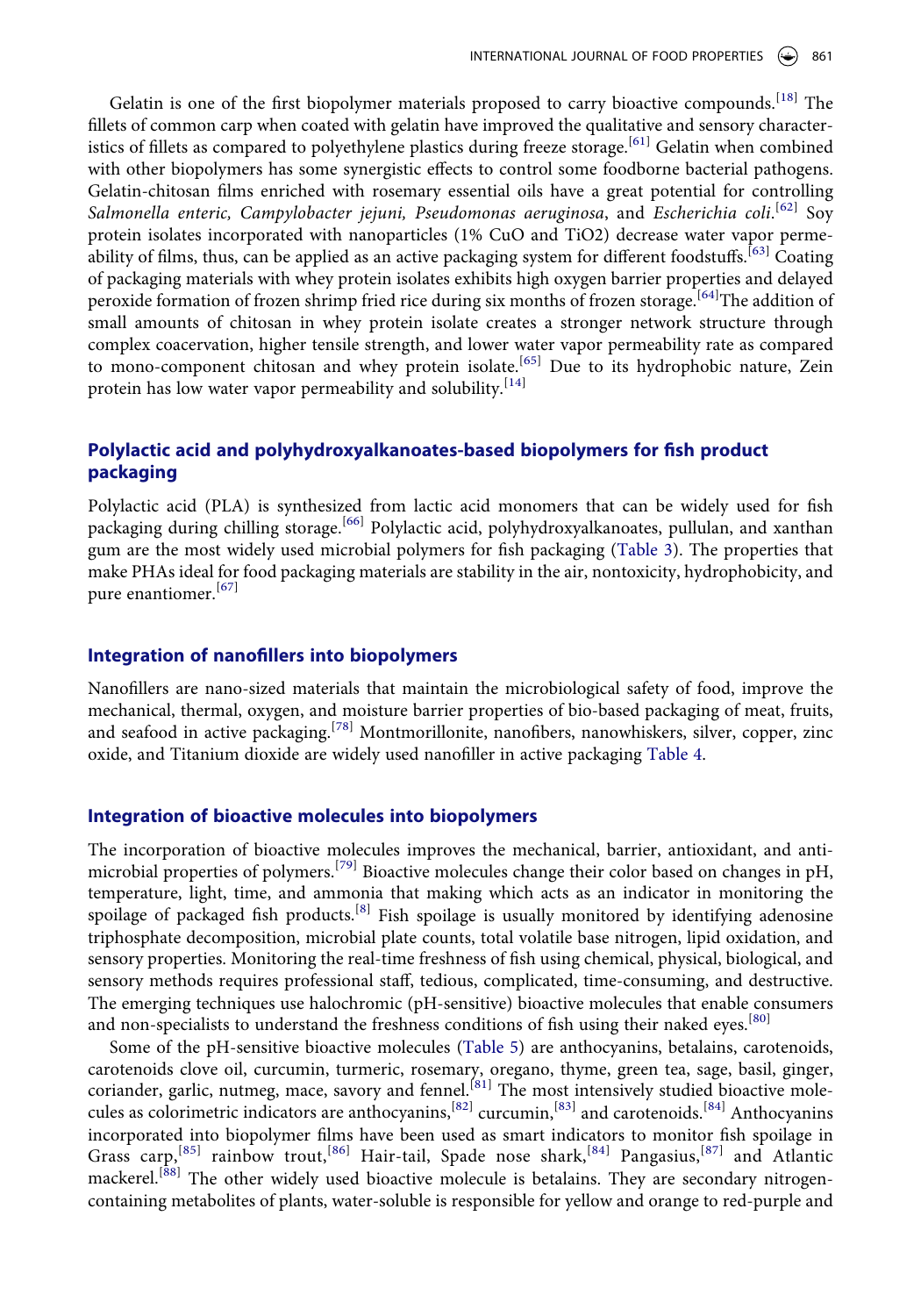<span id="page-6-7"></span><span id="page-6-6"></span><span id="page-6-5"></span><span id="page-6-4"></span><span id="page-6-3"></span><span id="page-6-2"></span><span id="page-6-1"></span><span id="page-6-0"></span>

|                                                               | Table 3. The use of polylactic acids and polyhydroxyalkanoates-based biopolymers for fish product packaging. |                                                                                                                                                                                                                                                                        |                   |
|---------------------------------------------------------------|--------------------------------------------------------------------------------------------------------------|------------------------------------------------------------------------------------------------------------------------------------------------------------------------------------------------------------------------------------------------------------------------|-------------------|
| Polymers                                                      | Bioactive molecules loaded                                                                                   | Role of the packaging films                                                                                                                                                                                                                                            | <b>References</b> |
| Polylactic acid                                               | Tea polyphenol<br>Cinnamaldehyde <sub>/</sub>                                                                | Damaged the cell wall membrane leading to change in cell membrane permeability, protein<br>synthesis, and expression of Shewanella putrefaciens fresh-keeping material with antibacterial<br>properties                                                                | 68]               |
| Polylactic acid<br>(PLA)                                      | Nanocellulose/<br>Chitosan                                                                                   | Polylactic acid coated with nanocellulose/chitosan by showing the color change with spoilage<br>progress has the potential to monitor spoilage in beef and other meat products refrigerated at 4°C                                                                     | [69]              |
| Polylactic acid                                               | 2n0                                                                                                          | Poly (lactic acid) (PLA)/ZnO nanocomposite films fabricated using ultra-high pressure has a great<br>potential for food packaging with reduced permeability toward oxygen and water vapor                                                                              | [70]              |
| Polylactic acid                                               | Nanocellulose                                                                                                | An Indian anchovy (Stolephorus indicus) fish packed in PLA/nanocellulose demonstrated increased<br>shelf life as compared to neat PLA and LDPE during chilling storage for 20 days                                                                                     | $\overline{E}$    |
| Sawdust (SD) particles<br>Polyactic acid (PLA)                | 7293 was diffusion coated onto PLA/SD<br>Bacteriocin from Weissellahellenica BCC                             | Retarded the growth of Gram-positive (Listeria monocytogenes, Staphylococcus aureus) and Gram-<br>neqative bacteria (Pseudomonas aeruginosa, Aeromonas hydrophila, Escherichia coli, and Salmonella<br>typhimurium) antimicrobial packaging for pangasius fish fillets | $[72]$            |
| Poly (butylene adipate co-<br>terephthalate)-PBAT             | vulgare) essential oil<br>Oregano ( <i>Origanum</i><br>(0E0)                                                 | Revealed antibacterial activity (reduced growth of coliforms, Staphylococcus aureus, and psychro-<br>trophic microorganisms) and prolonged storage quality of fish fillet for 10 days                                                                                  | $[73]$            |
| Poly lactic acid (PLA)-poly<br>hydroxybutyrate (PHB           | Cinnamaldehyde (5%)                                                                                          | PLA-PHB films are active packaging films that can substitute plastic for chilled salmon storage and<br>reduced the total bacterial counts of salmon dices                                                                                                              | [74]              |
| Polybutylene adipate-co-<br>terephthalate (PBAT)              | Silver montmorillonite (Ag-MMT)                                                                              | PBAT/Ag-MMT reduced water and oxygen permeabilities, antibacterial and extended shelf life of sea<br>bream for 15 days                                                                                                                                                 | $[75]$            |
| carboxymethylcellulose<br>Pullulan and sodium<br>(PUL-CMC)    | Gallic acid (GA)/ Epsilon-poly-L-lysine (PL)<br>hydrochloride                                                | Inhibit protein degradation, microbial growth and lipid oxidation of stored sea bass (Lateolabrax<br>maculatus) fillet during storage at 4°C for 20 days (synergistic effect of GA and PL)                                                                             | [76]              |
| heat-treated soy protein<br>Gellan gum (GM)<br>isolate (HSPI) | extract<br>Clitoriaternatea (CT)                                                                             | Gellan gum improves the release of CT anthocyanins and HSPI regulated its release rate. The films<br>have antimicrobial, antioxidant, and change of color on spoilage progress and hence help to monitor<br>shrimp spoilage                                            | $[77]$            |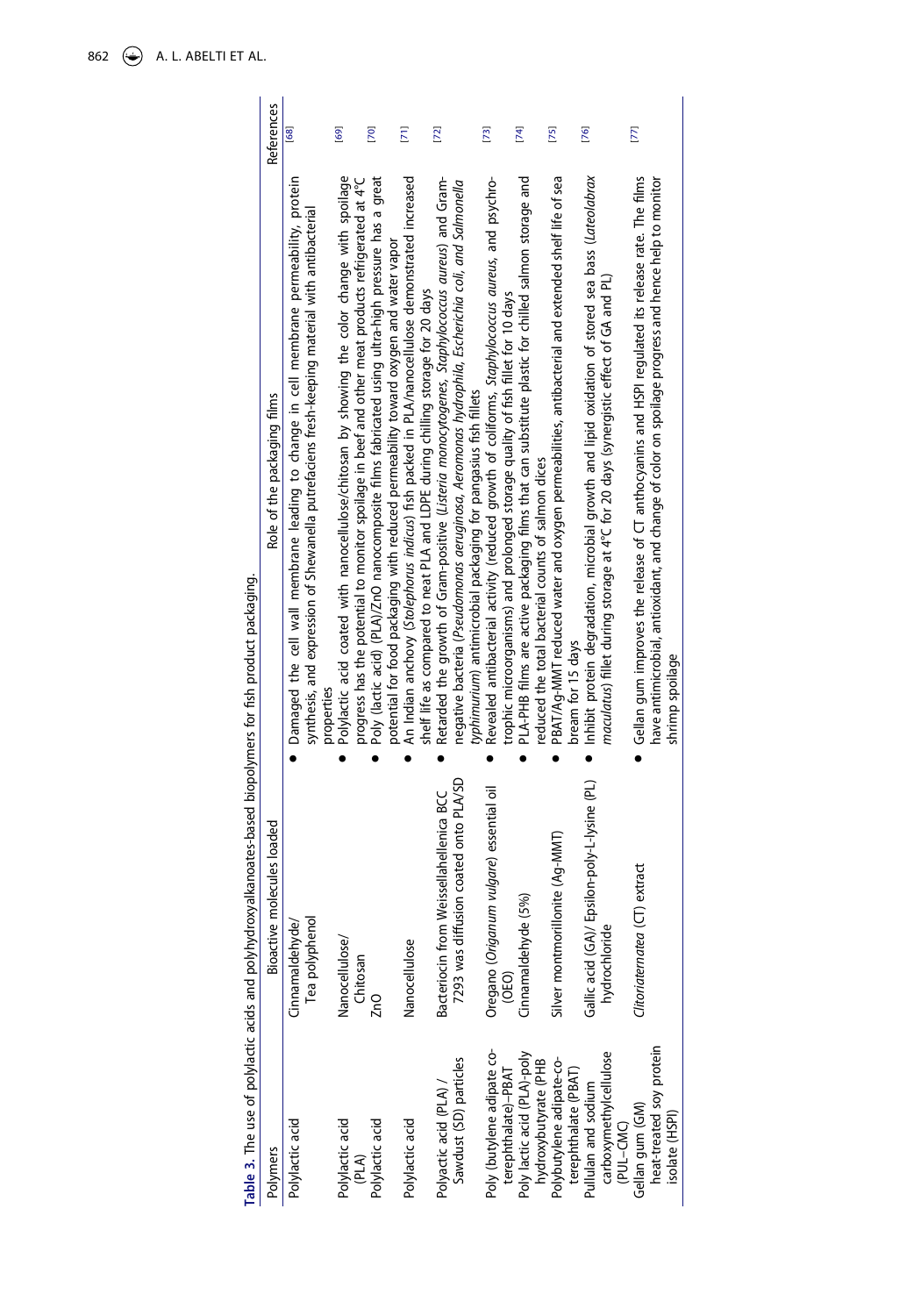<span id="page-7-4"></span><span id="page-7-3"></span><span id="page-7-2"></span><span id="page-7-1"></span><span id="page-7-0"></span>

|                      | Table 4. Nanofillers frequently embedded into polymers. |                                                                                                   |                                                                                                                                                                                                                                                                                                                        |               |
|----------------------|---------------------------------------------------------|---------------------------------------------------------------------------------------------------|------------------------------------------------------------------------------------------------------------------------------------------------------------------------------------------------------------------------------------------------------------------------------------------------------------------------|---------------|
| Nanofillers          | Embedded polymers                                       | Characteristics of nanofillers                                                                    | Mechanisms of action of nanofillers                                                                                                                                                                                                                                                                                    | References    |
| TiO <sub>2</sub> /Ag | Rhinobatoscemiculus<br>qelatin                          | Antioxidant properties                                                                            | Embedding 4% TiO <sub>3</sub> -Ag nanoparticles into gelatin film gave good metal chelating and DPPH<br>scavenging activity                                                                                                                                                                                            | $\frac{1}{2}$ |
|                      | TiO <sub>2</sub> /ZnO 4A-Zeolite Gelatin                | Antimicrobial properties                                                                          | $\overline{\text{n}}$ O <sub>2</sub> combined with ZnO disrupted the microbial cell membrane and emitted reactive oxygen species<br>damaging phospholipids molecules in the cell membrane                                                                                                                              | [94]          |
| Se/ZnO               | Gelatin/Cellulose<br>nanofibers                         | Antioxidant and antimicrobial<br>activity                                                         | Pseudomonas fluorescens though releasing ions and catalysis the formation of active oxygen species<br>Antioxidant through donating electrons from oxygen atoms of nanoparticles to nitrogen atoms odd<br>Antimicrobial against Listeria monocytogenes > Escherichia coli > Staphylococcus aureus ><br>electron in DPPH | [95]          |
| ΓÕ,                  | Polylactic acidModified<br>with Lycopene                | Antimicrobial and antioxidant<br>activity                                                         | Due to lack of lipoprotein in the cell membranes, it can easily damage the cell wall and enter into the<br>Antimicrobial (Escherichia coli and Staphylococcus aureus) and antioxidant film with suitable color<br>properties for active and intelligent packaging in food<br>cell of gram-positive bacteria.           | $[96]$        |
| 2nQ                  | essential oil                                           | Chisosan/Melissa officinalis Antimicrobial and antioxidant                                        | Due to the presence of a positive charge in chitosan polymer, citronellal and geraniol in Melisa<br>essential oils increases the permeability of the cytoplasmic membrane to ATP which leads to cell<br>death (antimicrobial biodegradable composite film for food packaging)                                          | [97]          |
| ΓÕ,                  |                                                         | Gelatin/Grape fruit extracts Antibacterial against E. coli, L.<br>monocytogens and<br>antioxidant | Polyphenol and a-tocopherol cause cell death due to the accumulation of reactive oxygen species<br>UV-barrier, antimicrobial (Escherichia coli and Listeria monocytogenes) and antioxidant activity<br>which leads to a change in the membrane permeability and alters metabolic mechanisms                            | [98]          |
|                      | ZnO/SiO <sub>2</sub> Chitosan                           | Antibacterial                                                                                     | Mold growth of Escherichia coli, IRAQ 3and Staphylococcus aureus, S33Rhas been prevented via the<br>inclusion of 5% ZnO-SiO2                                                                                                                                                                                           | [99]          |
| ΓÕ,                  | K-CarrageenanXanthan<br>qumGillam gum                   | Antibacterial                                                                                     | Protection from UV light, partial antimicrobial activity against Staphylococcus aureus                                                                                                                                                                                                                                 | [100]         |
| ZnO                  | Polylactic acid                                         | Antibacterial                                                                                     | Exhibited antibacterial activity against Escherichia coli and Listeria monocytogenesduring storage of<br>Exhibited UV-light and water vapor barrier properties<br>minced fish paste                                                                                                                                    | [1001]        |
| 2nQ                  | celluloseGrape seed<br>extract (5 wt%)<br>Carboxymethyl | Antibacterial                                                                                     | Zinc oxide nanoparticles increased water and mechanical properties<br>Less water vapor barrier and antioxidant activities<br>Antibacterial against L.monocytogenes and E.coli<br>It preserves high fat meat products                                                                                                   | [102]         |

<span id="page-7-7"></span><span id="page-7-6"></span><span id="page-7-5"></span>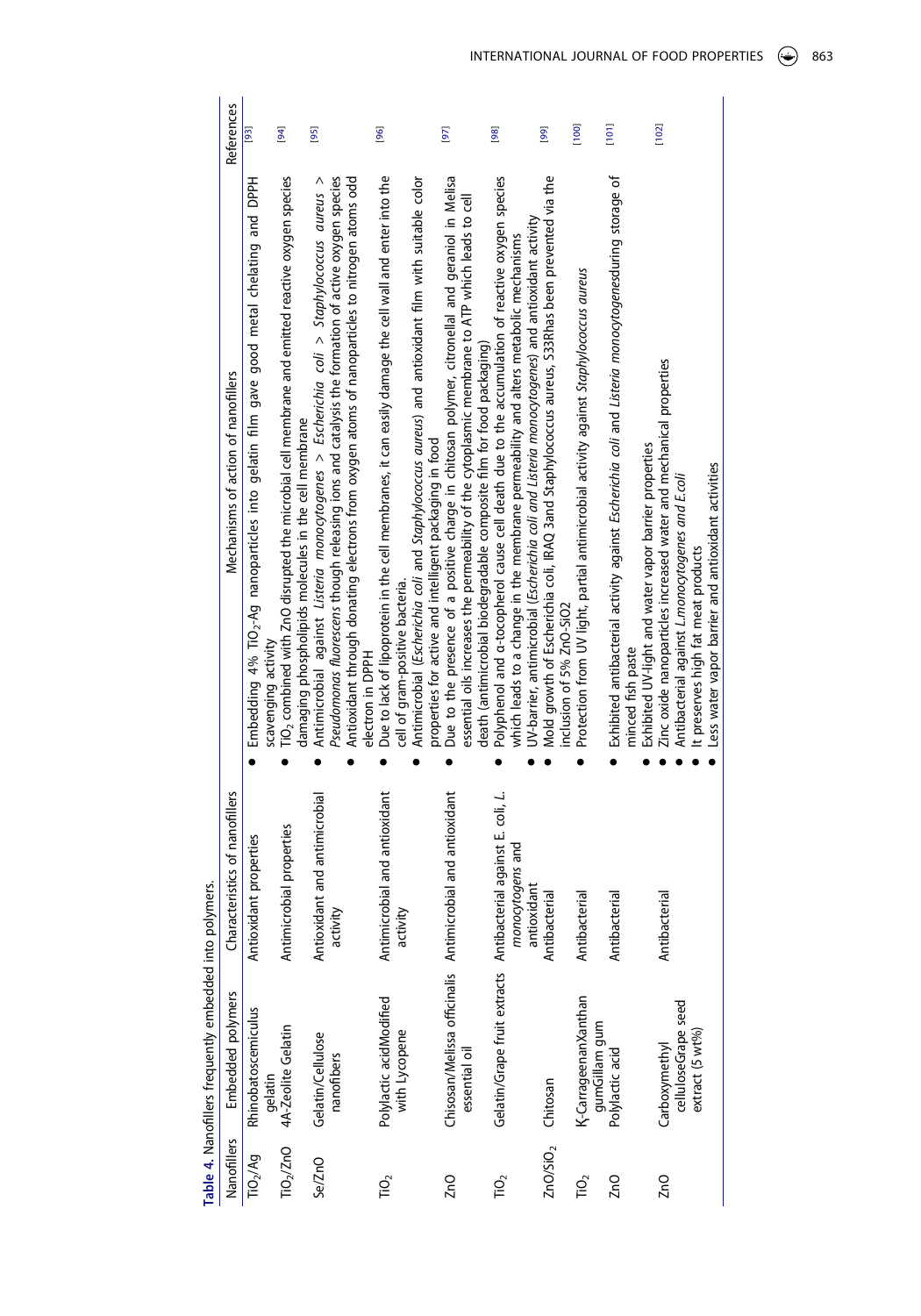864  $\bigoplus$  A. L. ABELTI ET AL.

<span id="page-8-3"></span>

| <b>Bioactive</b><br>molecules                                                | Embedded<br>polymers                  | Benefits of bioactive molecules                                                                                                                                                                           | Mechanisms of action of bioactive<br>molecules                                                                                                                           | References |
|------------------------------------------------------------------------------|---------------------------------------|-----------------------------------------------------------------------------------------------------------------------------------------------------------------------------------------------------------|--------------------------------------------------------------------------------------------------------------------------------------------------------------------------|------------|
| Echium amoenum<br>anthocyanins                                               | <b>Bacterial</b><br>cellulose<br>film | • Color change spotted to identify<br>freshness/ spoilage of shrimp for<br>fresh (violet), use soon (gray), and<br>spoiled (yellow) shrimp                                                                | As pH increases anthocyanin's<br>$\bullet$<br>structure changes from flavylium<br>to quinoidal, eventually changing<br>its color from blue-purple to green<br>and yellow | [103]      |
| Gallic acid<br>Clove oil                                                     | Gelatin<br>Chitosan                   | Gelatin-chitosan-gallic acid-clove<br>oil prolonged the shelf life of sal-<br>mon fillet for five days                                                                                                    | Better gas and oxygen barrier prop-<br>erties, inhibition of microbial<br>growth, antioxidant effects of<br>coating                                                      | [104]      |
| Oxidized chitin<br>nanocrystals<br>Curcumin                                  | Chitosan                              | The color of the films was changed<br>due to a change in pH which<br>enabled identify spoilage of the<br>hairtail and shrimp                                                                              | The mechanical, barrier against<br>light and water vapor had been<br>improved by curcumin - chitin<br>nanocrystal incorporation in the<br>film                           | [105]      |
| Betalains and<br>phenolic<br>compounds<br>from<br>amaranthus leaf<br>extract | Gelatin                               | Enhanced the storage quality of<br>fish/chicken from three days for<br>control to 12 days foramaranthus<br>leaf extract treated film                                                                      | Antioxidant, antimicrobial, and<br>$\bullet$<br>intelligent packaging (visible color<br>change from red to yellow on<br>spoilage)                                        | $[84]$     |
| Betacyanin                                                                   | Glucomannan                           | The film had changed its color<br>from purple to yellow when TVB-<br>N reached 39.74 mg/ 100 g                                                                                                            | packaging<br>during<br>Smart<br>fish<br>$\bullet$<br>Osphronemus qouramy storage to<br>monitor freshness                                                                 | [106]      |
| Lyophilized alga<br><b>Fucus spiralis</b><br>powder                          | Gelatin                               | The formation of FFA and growth<br>of proteolytic, aerobes, and psy-<br>chrotrophic bacteria had been<br>impaired, increasing antimicrobial<br>and antioxidant effects with<br>increased alga in the film | The activity of oxidative phosphor-<br>$\bullet$<br>ylation and microbial enzyme had<br>been inhibited                                                                   | [107]      |

<span id="page-8-2"></span><span id="page-8-0"></span>

<span id="page-8-4"></span><span id="page-8-1"></span>**Table 6.** Essential properties of packaging improved due to immobilization of nanofillers/bioactive molecules into polymers.

| Polymers/<br>bioactive                                                                          |                                                                                                                                                                                                                                                     |                                                                                                                                                                    |            |
|-------------------------------------------------------------------------------------------------|-----------------------------------------------------------------------------------------------------------------------------------------------------------------------------------------------------------------------------------------------------|--------------------------------------------------------------------------------------------------------------------------------------------------------------------|------------|
| molecules/<br>nanofillers                                                                       | Properties of biocomposite packaging<br>materials modified                                                                                                                                                                                          | Mechanisms of action of the packaging<br>materials                                                                                                                 | References |
| Carboxymethyl-<br>cellulose (CMC)<br>Starch<br>Purple sweet<br>potato<br>anthocyanins<br>(PSPA) | New interaction between cellulose and $\bullet$<br>$\bullet$<br>PSPA appeared<br>• PSPA was uniformly dispersed in CMC and<br>Starch<br>• The addition of PSPA increased tensile<br>strength, decreased elongation at break<br>and moisture content | Changed its color from red to blue and is<br>sensitive to ammonia<br>Intelligent packaging to monitor fish<br>freshness                                            | [85]       |
| Starch<br>Jackfruit seeds<br>anthocyanins                                                       | Higher tensile strength, reduced resistance                                                                                                                                                                                                         | Fish freshness indicator<br>Intelligent packaging                                                                                                                  | [108]      |
| Starch<br>Roselle<br>anthocyanins                                                               | Anthocyanins were immobilized into starch<br>film, water content and tensile strength<br>decreased, elongation at break increased                                                                                                                   | The film was sensitive to ammonia and<br>monitors fish freshness at 4°C<br>Intelligent packaging                                                                   | [109]      |
| <b>Bacterial</b><br>nanocellulose<br>Black carrot<br>anthocyanins                               | Immobilization of black carrot anthocya-<br>nins decreased the mean diameter of<br>nanofibers                                                                                                                                                       | Monitors the freshness of common carp<br>and rainbow trout at 4°C.<br>Consumers realize spoilage by the naked<br>eye due to color changes Intelligent<br>packaging | [110]      |
| Zein nanofibers<br>Alizarin                                                                     | Alizarin is incorporated in to the zein matrix<br>through hydrogen bonding<br>Dehydration temperature, protein unfold-<br>ing and glass transition reduced                                                                                          | Monitor the freshness of trout through<br>changing its color in response to micro-<br>bial and color changes                                                       | [111]      |
| Chitosan/<br>Xylan/<br>Hydroxyapatie/<br>Curcumin                                               | Immobilization of curcumin into the poly-<br>mers did not alter the surface of the film                                                                                                                                                             | Monitor freshness in Indian oil sardines<br>Smart packaging                                                                                                        | [112]      |

<span id="page-8-7"></span><span id="page-8-6"></span><span id="page-8-5"></span>(*Continued*)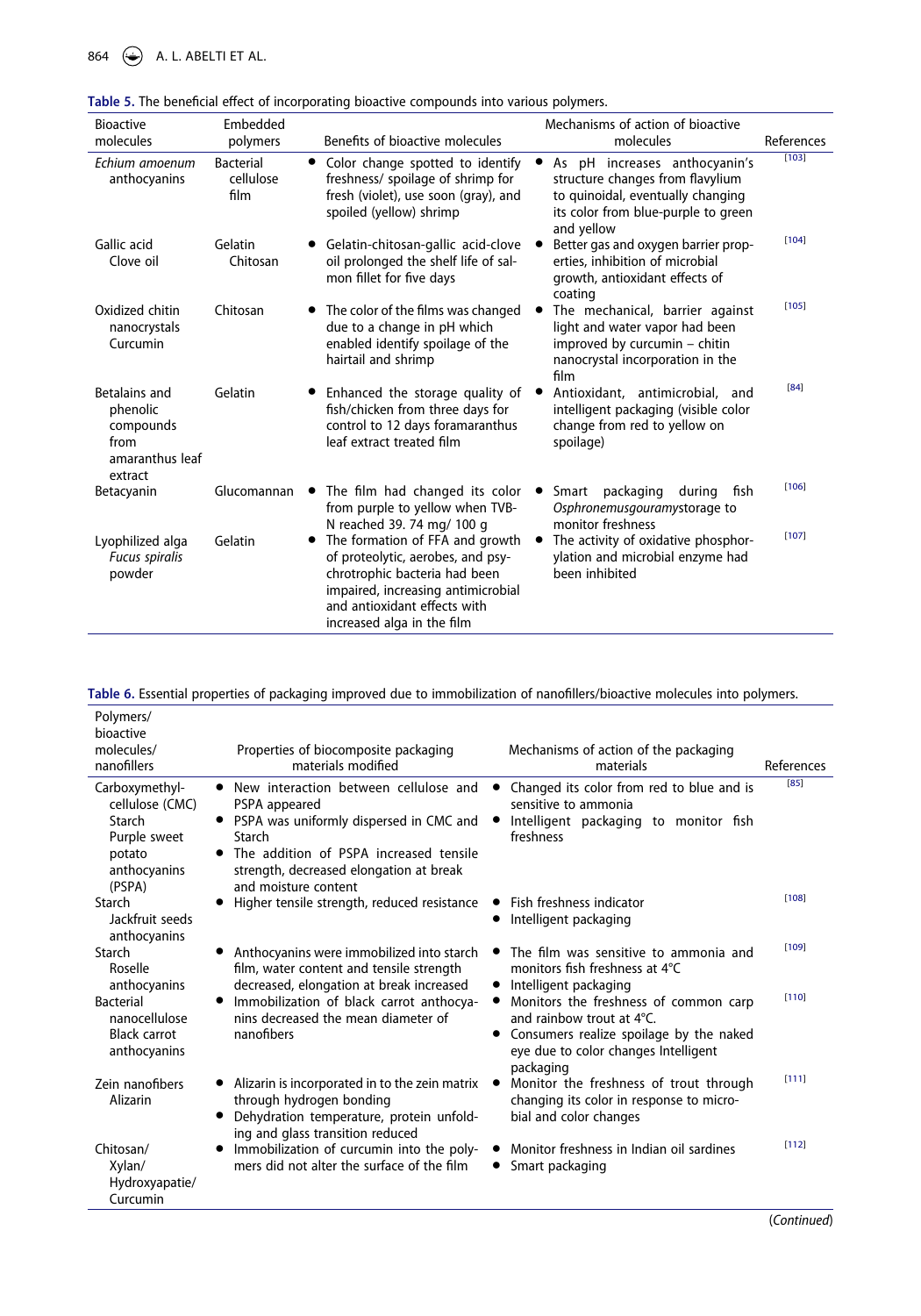<span id="page-9-3"></span>

| Polymers/<br>bioactive<br>molecules/<br>nanofillers                    | Properties of biocomposite packaging<br>materials modified                                                                                                              | Mechanisms of action of the packaging<br>materials                                                                                                                      | References |
|------------------------------------------------------------------------|-------------------------------------------------------------------------------------------------------------------------------------------------------------------------|-------------------------------------------------------------------------------------------------------------------------------------------------------------------------|------------|
| Bacterial cellulose<br>Chitosan<br>Curcumin                            | Improved contact angles, mechanical prop-<br>erties, water vapor transmission, lower<br>moisture content, and oxygen transmission<br>rate                               | Promising active packaging materials                                                                                                                                    | [113]      |
| Chitosan<br>Rice berry<br>phenolics<br>extract                         | Chitosan- rice berry phenolics extract films<br>exhibited increased thermal stability,<br>mechanical resistance, hydrophobicity,<br>barrier, and antioxidant properties | The film changed its color from orange-red<br>to yellow (naked eye detectable color<br>changes) during shrimp spoilage<br>monitoring                                    | [114]      |
| ZnO<br>Rosemary<br>extract<br>Anthocyanins<br>Montmorillonite          | Showed remarkable antibacterial, antioxi-<br>dant, and air barrier activity                                                                                             | $Zn^{2+}$ ions damage the cell membrane and<br>interact with intracellular contents of E. coli<br>Scavenges free radicals by terminating oxi-<br>dizing chain reactions | [115]      |
| Gelatin/Cellulose/<br>Arabic gum<br>TiO <sub>2</sub><br>Garlic extract | Enhanced the mechanical, antimicrobial,<br>thermal, water vapor, and oxygen trans-<br>mission rate                                                                      | Bionanocomposite film synergistically con-<br>trolled the growth of microbes during<br>refrigeration of tilapia fillets                                                 | [116]      |

**Table 6.** (Continued).

<span id="page-9-4"></span><span id="page-9-1"></span><span id="page-9-0"></span>violet colors. Based on its principal sources this pigment can be categorized into two broad types: betacyanins and betaxanthines.<sup>[\[89\]](#page-14-16)</sup> Curcumin is also a known bioactive molecule found in the rhizome of turmeric (*Curcuma longa* L.) that can change its color when food loses its freshness.[\[90](#page-14-17)]

## **Important properties of packaging materials**

<span id="page-9-2"></span>The most crucial properties of packaging materials are tensile strength, water vapor transmission rate, oxygen transmission rate, elongation at break, the thickness of the film, water-solubility, moisture content, mechanical properties, surface morphology, antioxidant and antibacterial properties.<sup>[[91](#page-14-18)]</sup> The instruments used to characterize the properties of packaging materials are Fourier transform infrared spectroscopy, Scanning electron microscopy, Differential Scanning Calorimeter, X-Ray Diffraction.<sup>[\[92](#page-14-19)]</sup> The embedding of nanofillers, bioactive molecules, and essential oils into biopolymer improves the nature of packaging materials ([Table 6](#page-8-1)).

### **Conclusion and future perspective**

Valorization of wasted food into useful packaging materials is the top agenda to avert the effect of synthetic plastics on the environment. Polysaccharides like cellulose, starch, chitosan or chitin, lignin, pectin, alginate, and carrageenan can be extracted from natural biomass. Similarly, proteins like gelatin, casein and caseinates, whey proteins, wheat gluten, soy protein isolate, and corn zein are easily isolated from plants and animals' sources. Polyhydroxyalkanoates, pullulan, and xanthan gum can be produced by microorganisms. All these biopolymers notably demonstrate excellent physicochemical, thermal, and mechanical properties when mixed or alone to be used as packaging materials. Some of the essential properties like morphological, thermal, gas barrier, water vapor permeability, antioxidant, and antibacterial of packaging films can be improved by immobilizing nanofillers or bioactive molecules. As a result, these biodegradable packaging materials can be applied as active, intelligent, or smart based on the types of natural pigment during fish packaging. These natural plantbased pigments are nontoxic and safe have antioxidant and antimicrobial properties, enhance shelf life, and enable monitoring of the freshness conditions of fish under storage conditions. Future research has to focus on the use of nanotechnology and smart sensors which allow communication information about the product to the consumers.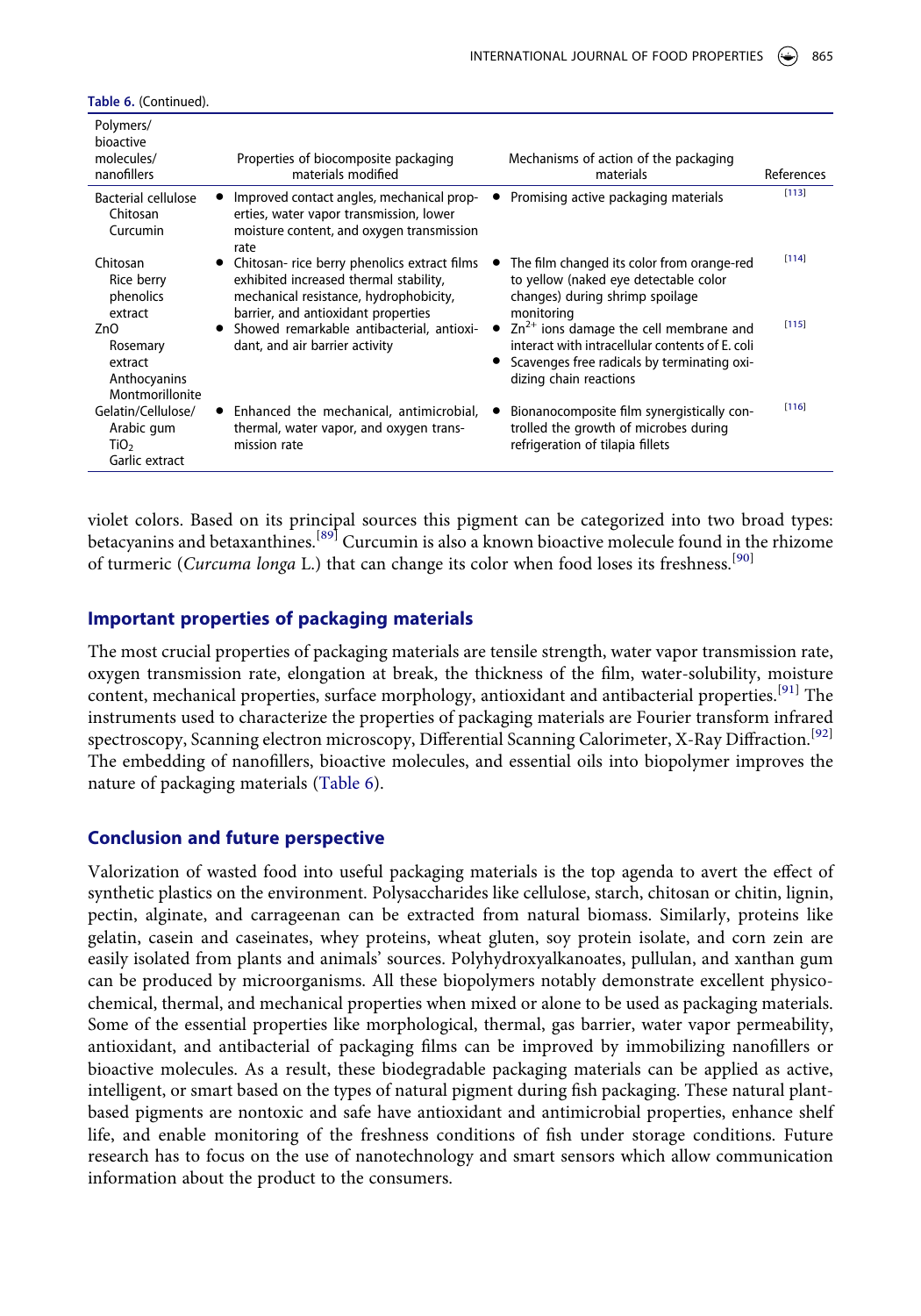866  $\leftrightarrow$  A. L. ABELTI ET AL.

### **Disclosure statement**

No potential conflict of interest was reported by the author(s).

#### **References**

- <span id="page-10-0"></span>[1] Stankus, A. State of World Aquaculture 2020 and Regional Reviews: FAO Webinar Series. *FAO Aquaculture Newsletter*.2021, 20 (63), 17–18.
- <span id="page-10-1"></span>[2] FAO.The State of World Fisheries and Aquaculture 2020. Sustainability in action.2020, Food and Agriculture Organization of United Nations, Rome, Italy.
- <span id="page-10-2"></span>[3] Chan, C.Y.; Tran, N.; Cheong, K.C.; Sulser, T.B.; Cohen, P.J.; Wiebe, K.; Nasr-Allah, A.M. The future of fish in Africa: Employment and investment opportunities. *PLoS ONE*. [2021](#page-1-4), 16, 1–21.
- <span id="page-10-3"></span>[4] Maire, E.; Graham, N.A.J.; MacNeil, M.A.; Lam, V.W.Y.; Robinson, J.P.W.; Cheung, W.W.L.;Hicks, C.C. Micronutrient supply from global marine fisheries under climate change and overfishing. *Curr. Biol*.2021, 31 (18), 4132–4138.e3.
- <span id="page-10-4"></span>[5] Sharmila, G.; Muthukumaran, C.; Kumar, N.M.; Sivakumar, V.M. Food waste valorization for biopolymer production. In Current Developments in Biotechnology and Bioengineering Sustainable Food Waste Management: Resource Recovery and Treatment. 1<sup>st</sup>; Wong, J., Kaur, G., Taherzadeh, M., Pandey, A., Lasaridi, K. Eds.; Elsevier: Amsterdam, Netherlands, [2020.](#page-1-5)
- <span id="page-10-5"></span>[6] Vibha, C.; Parameswaranpillai, J.; Krishnasamy, S.; Siengchin, S.; Jayakumar, A.; Radoor, S.; Rangappa, S.; Salim, N.; Hameed, N.; Praveen, G.L. and Dominic, C.D. Biodegradable polymers and green-based antimicrobial packaging materials. In *Biodegradable Polymers, Blends and Composites* 1st edition (pp. 717-733); Sanjay, M.R., Parameswaranphilli, J., Siengchin, S., Ramesh. Eds.; Woodhead Publishing Series in Composites Science and Engineering: Bngkok, Thailand, 2021.
- <span id="page-10-6"></span>[7] John, M.J.; Kennedy, J. Advanced polysaccharide based products from biomass resources. *Int.J. Biol.Macromol*. [2020,](#page-1-6) 151, 508. DOI: [10.1016/j.ijbiomac.2020.01.301.](https://doi.org/10.1016/j.ijbiomac.2020.01.301)
- <span id="page-10-7"></span>[8] Bhargava, N.; Sharanagat, V.; Mor, R.; Kumar, K. Active and intelligent biodegradable packaging films using food and food waste-derived bioactive compounds: A review. *Trends Food Sci. Technol*.2020,105, 385–401. DOI: [10.1016/j.tifs.2020.09.015.](https://doi.org/10.1016/j.tifs.2020.09.015)
- <span id="page-10-8"></span>[9] Faisal, S. Naveed, M.; Kifayatullah, S.; Muhammad, M. Plastic Recycling for Energy Production. In *Waste-to-Energy: Recent Developments and Future Perspectives towards Circular Economy* 1<sup>st</sup> (pp. 411-447); Abomohra, A. E.F., Wang, Q., Huang. J Eds. Springer, Cham, 2022.
- <span id="page-10-9"></span>[10] Sharma, N.; Bhardwaj, A.; Said, P.; Joshi, S.; Poonia, A.; Sahu, J.K. Scope, Functions, and Novelty of Packaging Edibles. In *Edible Food Packaging* 1st (pp. 87-101); Poonia, A., Dhewa, T. Springer, Singapore, 2020.
- <span id="page-10-10"></span>[11] Mofijur, M.; Ahmed, S.F.; Rahman, S.M.A.; Arafat Siddiki, S.Y.; Islam, A.B.M.S.; Shahabuddin, M.; Ong, H.C.; Mahlia, T.M.I.; Djavanroodi, F.;Show, P.L. Source, distribution and emerging threat of micro- and nanoplastics to marine organism and human health: Socio-economic impact and management strategies. *Environ. Res*. [2021,](#page-2-0)195, 110857. DOI: [10.1016/j.envres.2021.110857.](https://doi.org/10.1016/j.envres.2021.110857)
- <span id="page-10-11"></span>[12] Wang, J.; Euring, M.; Ostendorf, K.; Zhang, K. Biobased materials for food packaging. *J. Bioresour. Bioprod*. [2022](#page-2-1), *7*(1), 1–13, DOI [10.1016/j.jobab.2021.11.004](https://doi.org/10.1016/j.jobab.2021.11.004).
- <span id="page-10-12"></span>[13] Baranwal, J.; Barse, B.; Fais, A.; Delogu, G. L.; Kumar, A. Biopolymer: A Sustainable Material for Food and Medical Applications. *Polymers*. [2022](#page-2-2), *14*(5), 1–22.
- <span id="page-10-13"></span>[14] Martins, V. G.; Romani, V. P.; Martins, P. C.; Nogueira, D. Protein-based materials for packaging applications. In *Bio-based Packaging: Material, Environmental and Economic Aspects*. Series edition (pp. 27–49); Sapuan, S.M., Ilyas, R.A., Stevens, C.V. Eds; John Wiley & Sons Ltd, 2021.
- <span id="page-10-14"></span>[15] Ganguly, S.; Das, P. Synthesis and Production of Polylactic Acid (PLA). In *Polylactic Acid-Based Nanocellulose*  and Cellulose Composites1<sup>st</sup> (pp. 29-51); Parameswaranpillai, J., Siengchin, S., Salim, N.V., George, J.J., Poulose, A. Eds.; CRC Press, Boca Raton, 2022.
- <span id="page-10-15"></span>[16] Dogra, V.; Verma, D.; Fortunati, E. Biopolymers and nanomaterials in food packaging and applications. In *Nanotechnology-Based Sustainable Alternatives for the Management of Plant Diseases* 1<sup>st</sup> (pp. 355-374); Balestra, G.M., Fortunati, E. Eds; Elsevier, Amesterdam, Netherland, 2022.
- <span id="page-10-16"></span>[17] Felicia, L.; Rovina, K.; Aqilah, N. N.; Vonnie, J. M.; Erna, K. H.; Misson, M.; Abdul Halid, N. Recent Advancements of Polysaccharides to Enhance Quality and Delay Ripening of Fresh Produce : A Review. *Polymers*.[2022](#page-2-3), *14*(7). DOI: [10.3390/polym14071341](https://doi.org/10.3390/polym14071341).
- <span id="page-10-17"></span>[18] Nogueira, G. F.; de Oliveira, R. A.; Velasco, J. I.; Fakhouri, F. M. Methods of incorporating plant-derived bioactive compounds into films made with agro-based polymers for application as food packaging: A brief review. *Polymers*.2020, *12*(11), 1–34. DOI: [10.3390/polym12112518](https://doi.org/10.3390/polym12112518).
- <span id="page-10-18"></span>[19] Nešić, A.; Cabrera-Barjas, G.; Dimitrijević-Branković, S.; Davidović, S.; Radovanović, N.; Delattre, C. Prospect of polysaccharide-based materials as advanced food packaging. *Molecules*.2020, *25*(1), 135.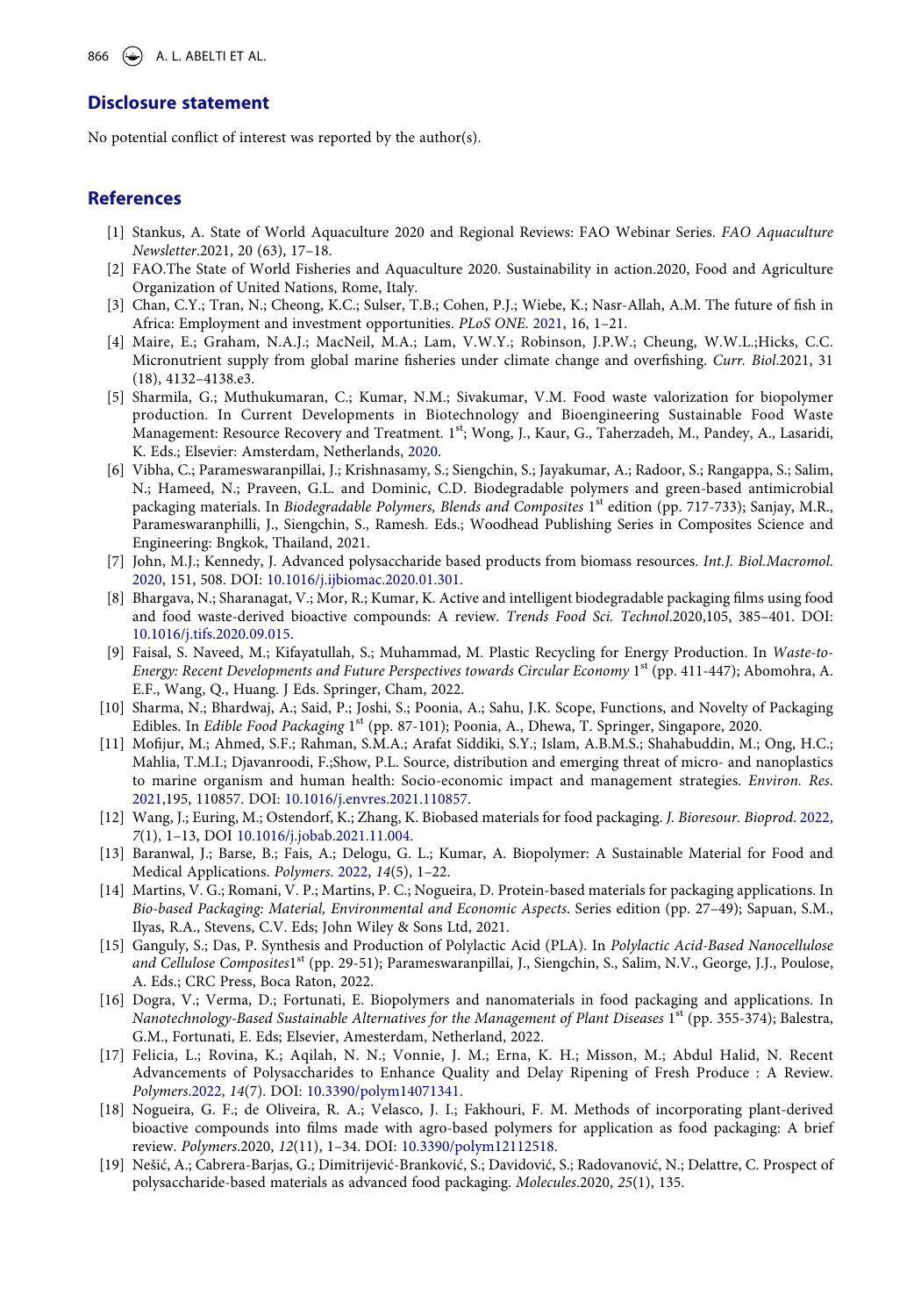- <span id="page-11-0"></span>[20] Fonseca, J.; Koop, B. L.; Trevisol, T. C.; Capello, C., Monteiro, A. R.; Valencia, G. A. An Overview of Biopolymers in Food Packaging Systems. In *Nanotechnology-Enhanced Food Packaging* 1st (pp. 19-53); Parameswaranpillai, J., Radhakrishan, E.K., Aswathy, J., Sanjay, M.R., Suchart, S. Eds. Wiley-VCH, Weinhein, Germany, 2021.
- <span id="page-11-1"></span>[21] Calderón-Santoyo, M.; Solis-Velazquez, O. A.; Ragazzo-Sánchez, J. A.; Iñiguez-Moreno, M. Animal-and Plant-Based Edible Food Packaging for Perishable Foodstuff. In *Edible Food Packaging* 1st (39-85); Poonia, A., Dhewa, T. Eds.; Springer, Singapore, 2020.
- <span id="page-11-2"></span>[22] Roy, S.; Rhim, J. Anthocyanin food colorant and its application in pH-responsive color change indicator films change indicator films. *Crit Rev Food Sci and Nutr*. [2020](#page-2-4), 1–29. DOI: [10.1080/10408398.2020.1776211](https://doi.org/10.1080/10408398.2020.1776211).
- <span id="page-11-4"></span>[23] Martins, P. C.; Bagatini, D. C.; Martins, V. G. Oregano essential oil addition in rice starch films and its effects on the chilled fish storage. *J. Food Sci. Technol*.2021, *58*(4), 1562–1573. DOI: [10.1007/s13197-020-04668-z](https://doi.org/10.1007/s13197-020-04668-z).
- <span id="page-11-5"></span>[24] Oluwasina, O. O.;Awonyemi, I. O. Citrus Peel Extract Starch-Based Bioplastic: Effect of Extract Concentration on Packed Fish and Bioplastic Properties. *J. Polym.Enviro*.2021, *29*(6), [1706–1716](#page-3-1). DOI: [10.1007/s10924-020-01990-7](https://doi.org/10.1007/s10924-020-01990-7).
- <span id="page-11-6"></span>[25] Sganzerla, W. G.; da Rosa, C. G.; da Silva, A. P. G.; Ferrareze, J. P.; Azevedo, M. S.; Forster-Carneiro, T.; Nunes, M. R.; de Lima Veeck, A. P. Application in situ of biodegradable films produced with starch, citric pectin and functionalized with feijoa (Acca sellowiana (Berg) Burret) extracts: An effective proposal for food conservation. *Int.J.Biol.Macromol*. [2021,](#page-3-2) *189*, 544–553. DOI: [10.1016/j.ijbiomac.2021.08.146](https://doi.org/10.1016/j.ijbiomac.2021.08.146).
- <span id="page-11-7"></span>[26] Zhao, R., Guan, W., Zheng, P., Tian, F., Zhang, Z., Sun, Z., Cai, L. Development of edible composite film based on chitosan nanoparticles and their application in packaging of fresh red sea bream fillets. *Food Control*. [2022,](#page-3-3) *132*, 108545. DOI: [10.1016/j.foodcont.2021.108545.](https://doi.org/10.1016/j.foodcont.2021.108545)
- <span id="page-11-8"></span>[27] Piri, H.; Moradi, S.; Amiri, R. The fabrication of a novel film based on polycaprolactone incorporated with chitosan and rutin: potential as an antibacterial carrier for rainbow trout packaging. *Food Sci. Biotechnol*. [2021](#page-3-4), *30*  (5), 683–690. DOI: [10.1007/s10068-021-00898-9](https://doi.org/10.1007/s10068-021-00898-9).
- <span id="page-11-9"></span>[28] Ezati, P.; Priyadarshi, R.; Bang, Y. J.; Rhim, J. W. CMC and CNF-based intelligent pH-responsive color indicator films integrated with shikonin to monitor fish freshness. *Food Control*.2021, *126*. DOI: [10.1016/j.](https://doi.org/10.1016/j.foodcont.2021.108046) [foodcont.2021.108046.](https://doi.org/10.1016/j.foodcont.2021.108046)
- <span id="page-11-10"></span>[29] Yang, J.; Fan, Y.; Cui, J.; Yang, L.; Su, H.; Yang, P.; Pan, J. Colorimetric films based on pectin/sodium alginate/ xanthan gum incorporated with raspberry pomace extract for monitoring protein-rich food freshness. *Int.J.Biol. Macromol*.2021, *185*(3), 959–965. DOI:[10.1016/j.ijbiomac.2021.06.198](https://doi.org/10.1016/j.ijbiomac.2021.06.198).
- <span id="page-11-11"></span>[30] Lan, W.; Lang, A.; Chen, M.; Xie, J. Combined effects of pectin–plant essential oil coating with vacuum packaging on the quality of large yellow croaker (Pseudosciaena crocea) during iced storage. *J Food Saf*. [2022,](#page-3-5) e12960.
- <span id="page-11-12"></span>[31] Esmaeili, M.; Khodanazary, A. Effects of pectin/chitosan composite and bi-layer coatings combined with Artemisia dracunculus essential oil on the mackerel's shelf life. *J. Food Meas. Charact*. [2021,](#page-3-6) *15*(4), 3367–3375. DOI: [10.1007/s11694-021-00879-w.](https://doi.org/10.1007/s11694-021-00879-w)
- <span id="page-11-13"></span>[32] Li, Y.; Wu, K.; Wang, B.; Li, X. Colorimetric indicator based on purple tomato anthocyanins and chitosan for application in intelligent packaging. *Int.J.Biol.Macromol*.2021, *174*, 370–376. DOI: [10.1016/j.](https://doi.org/10.1016/j.ijbiomac.2021.01.182) [ijbiomac.2021.01.182.](https://doi.org/10.1016/j.ijbiomac.2021.01.182)
- <span id="page-11-14"></span>[33] Alizadeh-Sani, M.; Tavassoli, M.; McClements, D. J.; Hamishehkar, H. Multifunctional halochromic packaging materials: Saffron petal anthocyanin loaded-chitosan nanofiber/methyl cellulose matrices. *Food Hydrocoll. 111*, 2021(February 2021) 106237. DOI: [10.1016/j.foodhyd.2020.106237.](https://doi.org/10.1016/j.foodhyd.2020.106237)
- <span id="page-11-15"></span>[34] Gasti, T.; Dixit, S.; D'souza, O. J.; Hiremani, V. D.; Vootla, S. K.; Masti, S. P.; Chougale, R. B.; Malabadi, R. B. Smart biodegradable films based on chitosan/methylcellulose containing Phyllanthus reticulatus anthocyanin for monitoring the freshness of fish fillet. *Int.J.Biol.Macromol*.2021, *187*, 451–461. DOI: [10.1016/j.](https://doi.org/10.1016/j.ijbiomac.2021.07.128) [ijbiomac.2021.07.128.](https://doi.org/10.1016/j.ijbiomac.2021.07.128)
- <span id="page-11-16"></span>[35] Liu, H.; Shi, C.; Sun, X.; Zhang, J.; Ji, Z. Intelligent colorimetric indicator film based on bacterial cellulose and pelargonidin dye to indicate the freshness of tilapia fillets. *Food Packag. Shelf Life*.2021, *29*, 100712. DOI: [10.1016/](https://doi.org/10.1016/j.fpsl.2021.100712) [j.fpsl.2021.100712](https://doi.org/10.1016/j.fpsl.2021.100712).
- <span id="page-11-17"></span>[36] Santos, L. G.; Silva, G. F. A.; Gomes, B. M.; Martins, V. G. A novel sodium alginate active films functionalized with purple onion peel extract (*Allium cepa*). *Biocatal. Agric. Biotechnol*. [2021,](#page-3-7) *35*. DOI: [10.1016/j.](https://doi.org/10.1016/j.bcab.2021.102096) [bcab.2021.102096](https://doi.org/10.1016/j.bcab.2021.102096).
- <span id="page-11-18"></span>[37] Alizadeh-Sani, M.; Mohammadian, E.; McClements, D. J. Eco-friendly active packaging consisting of nanostructured biopolymer matrix reinforced with TiO2 and essential oil: Application for preservation of refrigerated meat. *Food Chem*. [2020](#page-3-8), *322*, 126782. DOI: [10.1016/j.foodchem.2020.126782](https://doi.org/10.1016/j.foodchem.2020.126782).
- <span id="page-11-19"></span>[38] Ezati, P.; Riahi, Z.; Rhim, J. W. Carrageenan-Based Functional Films Integrated with CuO-Doped Titanium Nanotubes for Active Food-Packaging Applications. *ACS Susstain. Chem. Eng*. [2021](#page-3-9), *9*(28), 9300–9307. DOI: [10.1021/acssuschemeng.1c01957.](https://doi.org/10.1021/acssuschemeng.1c01957)
- <span id="page-11-20"></span>[39] Rostamzad, H.; Kamali Sabeti, N.; Babakhani, A. Production and evaluation of smart biodegradable film based on carrageenan for fish fillet packaging. *J. Fish*.[2019](#page-3-10), *72*(1), 85–95.
- <span id="page-11-3"></span>[40] Cossa, M. de A. V.; Bilck, A. P.; Yamashita, F.; Mitterer-Daltoé, M. L. Biodegradable packaging as a suitable protectant for the conservation of frozen pacu (Piaractus mesopotamicus) for 360 days of storage at -18°C. *J. Food Process. and Preser*. [2022,](#page-3-11) *46*(1), 1–11. DOI: [10.1111/jfpp.16133](https://doi.org/10.1111/jfpp.16133).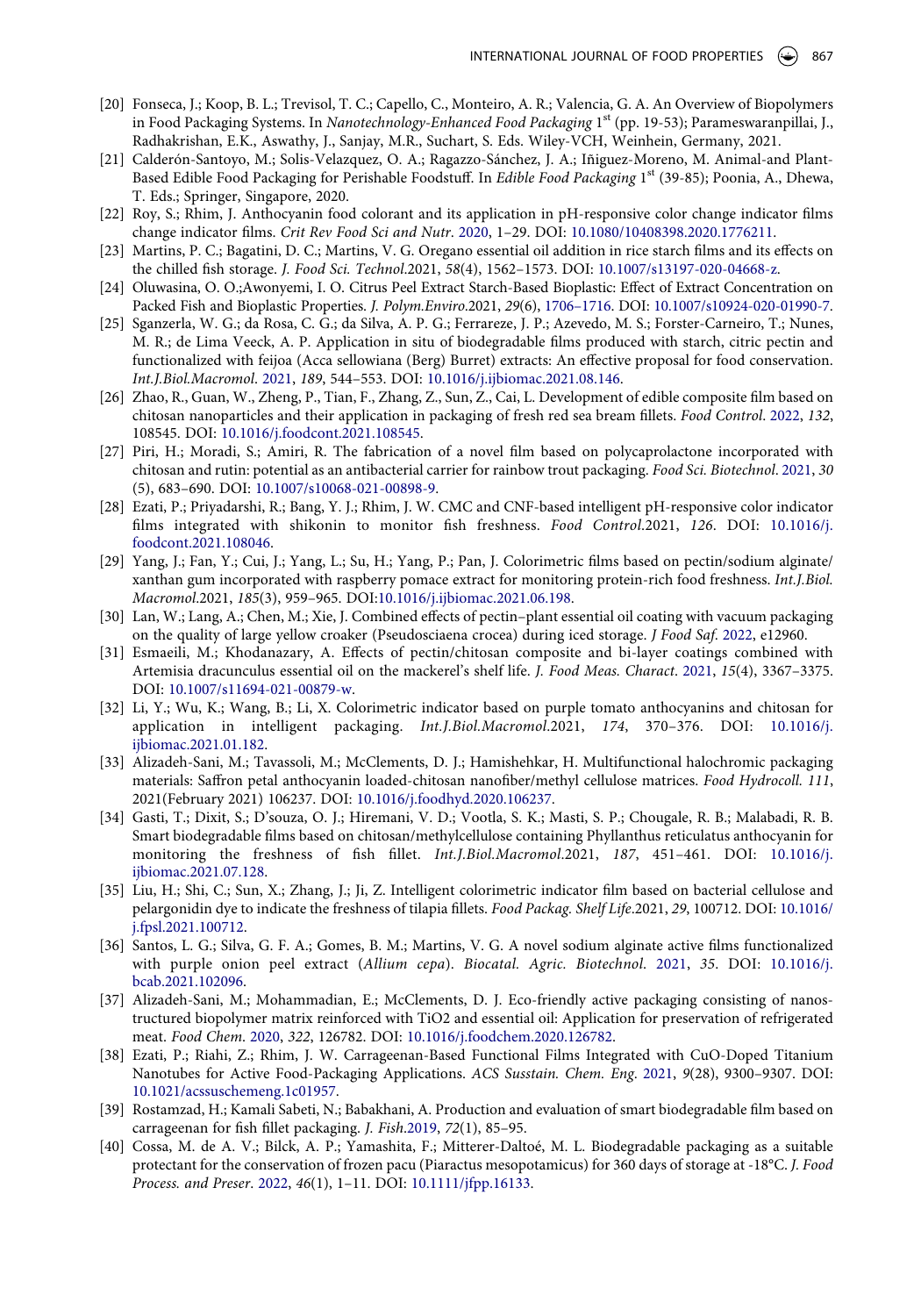- <span id="page-12-0"></span>[41] You, P.; Wang, L.; Zhou, N.; Yang, Y.; Pang, J. A pH-intelligent response fish packaging film: Konjac glucomannan/carboxymethyl cellulose/blackcurrant anthocyanin antibacterial composite film. *Int.J.Biol.Macromol*. [2022,](#page-3-12) *204*, 386–396.
- <span id="page-12-1"></span>[42] Jamróz, E.; Tkaczewska, J.; Kopeć, M.; Cholewa-Wójcik, A. Shelf-life extension of salmon using active total biodegradable packaging with tea ground waste and furcellaran-CMC double-layered films. *Food Chem*. [2022](#page-3-13), *383*, 132425. DOI: [10.1016/J.FOODCHEM.2022.132425](https://doi.org/10.1016/J.FOODCHEM.2022.132425).
- <span id="page-12-2"></span>[43] Shi, C.; Ji, Z.; Zhang, J.; Jia, Z.; Yang, X. Preparation and characterization of intelligent packaging film for visual inspection of tilapia fillets freshness using cyanidin and bacterial cellulose. *Int.J.Biol.Macromol*. [2022,](#page-3-14) *205*, 357– 365. DOI: [10.1016/J.IJBIOMAC.2022.02.072](https://doi.org/10.1016/J.IJBIOMAC.2022.02.072).
- <span id="page-12-3"></span>[44] Linn, N. C. C.; Waiprib, Y., Wilaipun, P. Shelf-life Extension of Refrigerated Hybrid Catfish (*Clarias macrocephalus* × *Clarias gariepinus*) Fillet by Chitosan- and Alginate-Based Edible Coatings. *J. Fish. and Environ*. [2021](#page-3-15), *45*(*3*), 77–88.
- <span id="page-12-4"></span>[45] Ehsani, A.; Hashemi, M.; Afshari, A.; Aminzare, M.; Raeisi, M.; Zeinali, T. Effect of different types of active biodegradable films containing lactoperoxidase system or sage essential oil on the shelf life of fish burger during refrigerated storage. *LWT*. [2020,](#page-4-1) *117*, 108633. DOI: [10.1016/j.lwt.2019.108633.](https://doi.org/10.1016/j.lwt.2019.108633)
- <span id="page-12-5"></span>[46] Jayakody, M. M.; Vanniarachchy, M. P. G.; Wijesekara, I. Seaweed derived alginate, agar, and carrageenan based edible coatings and films for the food industry: a review. *J. Food Meas. Charact*. [2022,](#page-4-2) 16, 1195–1227. DOI:[10.1007/s11694-021-01277-y](https://doi.org/10.1007/s11694-021-01277-y).
- <span id="page-12-6"></span>[47] Lan, W.; Sun, Y.; Chen, M.; Li, H.; Ren, Z.; Lu, Z.; Xie, J. Effects of pectin combined with plant essential oils on water migration, myofibrillar proteins and muscle tissue enzyme activity of vacuum packaged large yellow croaker (*Pseudosciaena crocea*) during ice storage. *Food Packag. Shelf Life*. [2021](#page-4-3), *30(December 2021)*, 100699. DOI:[10.1016/j.fpsl.2021.100699](https://doi.org/10.1016/j.fpsl.2021.100699).
- <span id="page-12-7"></span>[48] Rajeshkumar, G.; Seshadri, S. A.; Richelle, R. R.; Mitha, K. M.; Abinaya, V. Production of biodegradable films and blends from proteins.In *Biodegradable Polymers*, *Blends and Composites* 1<sup>st</sup> edition; Sanjay, M.R., Parameswaranphilli, J., Siengchin, S., Ramesh. Eds.; Woodhead Publishing, Bngkok, Thailand, 2021.
- <span id="page-12-8"></span>[49] Li, M.; Yu, H.; Xie, Y.; Guo, Y.; Cheng, Y.; Qian, H.; Yao, W. Fabrication of eugenol loaded gelatin nanofibers by electrospinning technique as active packaging material. *LWT*.2021, *139*. DOI: [10.1016/j.lwt.2020.110800](https://doi.org/10.1016/j.lwt.2020.110800).
- <span id="page-12-9"></span>[50] Sani, M.A.; Tavassoli, M.; Salim, S.A.; Azizi-lalabadi, M.; McClements, D.J. Development of green halochromic smart and active packaging materials: TiO2 nanoparticles and anthocyanin- loaded gelatin/K-carrageenan films. *Food Hydrocoll*. [2022](#page-4-4), 124, 108324. DOI:[10.1016/j.foodhyd.2021.107324.](https://doi.org/10.1016/j.foodhyd.2021.107324)
- <span id="page-12-10"></span>[51] Liu, J.; Yong, H.; Liu, Y.; Qin, Y.; Kan, J.; Liu, J. Preparation and characterization of active and intelligent films based on fish gelatin and haskap berries (Lonicera caerulea L.) extract. *Food Packag. Shelf Life*. 2019, *22*, 100417. DOI: [10.1016/j.fpsl.2019.100417](https://doi.org/10.1016/j.fpsl.2019.100417).
- <span id="page-12-11"></span>[52] Ge, Y.; Li, Y.; Bai, Y.; Yuan, C.; Wu, C.; Hu, Y. Intelligent gelatin/oxidized chitin nanocrystals nanocomposite films containing black rice bran anthocyanins for fish freshness monitorings. *Int.J.Biol.Macromol*. [2020,](#page-4-5) *155*, 1296–1306. DOI: [10.1016/j.ijbiomac.2019.11.101](https://doi.org/10.1016/j.ijbiomac.2019.11.101).
- <span id="page-12-12"></span>[53] Jiang, W.; Hu, S.; Li, S.; Liu, Y. Evaluation of the preservation effect of gelatin-water soluble chitosan film incorporated with maillard peptides on bluefin tuna (Thunnus thynnus) slices packaging. *LWT*. [2019](#page-4-6), *113*, 108294. DOI: [10.1016/j.lwt.2019.108294.](https://doi.org/10.1016/j.lwt.2019.108294)
- <span id="page-12-13"></span>[54] Lin, D.; Yang, Y.; Wang, J.; Yan, W.; Wu, Z.; Chen, H.; Zhang, Q.; Wu, D.; Qin, W.; Tu, Z. Preparation and characterization of TiO2-Ag loaded fish gelatin-chitosan antibacterial composite film for food packaging. *Int.J. Biol.Macromol*.2020, *154*, 123–133. DOI: [10.1016/j.ijbiomac.2020.03.070](https://doi.org/10.1016/j.ijbiomac.2020.03.070).
- <span id="page-12-14"></span>[55] Liu, F.; Liu, Y.; Sun, Z.; Wang, D.; Wu, H.; Du, L.; Wang, D. Preparation and antibacterial properties of εpolylysine-containing gelatin/chitosan nanofiber films. *Int.J.Biol.Macromol*. [2020](#page-4-7), *164*, 3376–3387. DOI: [10.1016/](https://doi.org/10.1016/j.ijbiomac.2020.08.152) [j.ijbiomac.2020.08.152.](https://doi.org/10.1016/j.ijbiomac.2020.08.152)
- <span id="page-12-15"></span>[56] Etxabide, A.; Maté, J. I.; Kilmartin, P. A. Effect of curcumin, betanin and anthocyanin containing colourants addition on gelatin films properties for intelligent films development. *Food Hydrocoll*. [2021](#page-4-8), *115*. DOI: [10.1016/j.](https://doi.org/10.1016/j.foodhyd.2021.106593)  [foodhyd.2021.106593.](https://doi.org/10.1016/j.foodhyd.2021.106593)
- <span id="page-12-16"></span>[57] Raeisi, M.; Mohammadi, M. A.; Coban, O. E.; Ramezani, S.; Ghorbani, M.; Tabibiazar, M.; Khoshbakht, R.; Noori, S. M. A. Physicochemical and antibacterial effect of Soy Protein Isolate/Gelatin electrospun nanofibres incorporated with Zataria multiflora and Cinnamon zeylanicum essential oils. *J. Food Meas. Charact*.2021, *15*(2), 1116– 1126. DOI: [10.1007/s11694-020-00700-0](https://doi.org/10.1007/s11694-020-00700-0).
- <span id="page-12-17"></span>[58] Yavari Maroufi, L.; Ghorbani, M.; Tabibiazar, M.; Mohammadi, M.; Pezeshki, A. Advanced properties of gelatin film by incorporating modified kappa-carrageenan and zein nanoparticles for active food packaging. *Int.J.Biol. Macromol*.2021, *183*, 753–759. DOI: [10.1016/j.ijbiomac.2021.04.163.](https://doi.org/10.1016/j.ijbiomac.2021.04.163)
- <span id="page-12-18"></span>[59] Amjadi, S.; Almasi, H.; Ghadertaj, A.; Mehryar, L. Whey protein isolate-based films incorporated with nanoemulsions of orange peel (Citrus sinensis) essential oil: Preparation and characterization. *J. Food Process. Pres*. [2021,](#page-4-9) *45*(2), 1–12. DOI: [10.1111/jfpp.15196](https://doi.org/10.1111/jfpp.15196).
- <span id="page-12-19"></span>[60] Yavari Maroufi, L.; Ghorbani, M.; Tabibiazar, M. A Gelatin-Based Film Reinforced by Covalent Interaction with Oxidized Guar Gum Containing Green Tea Extract as an Active Food Packaging System. *Food Bioprocess Technol*. [2020,](#page-4-10) *13*(9), 1633–1644. DOI: [10.1007/s11947-020-02509-7](https://doi.org/10.1007/s11947-020-02509-7).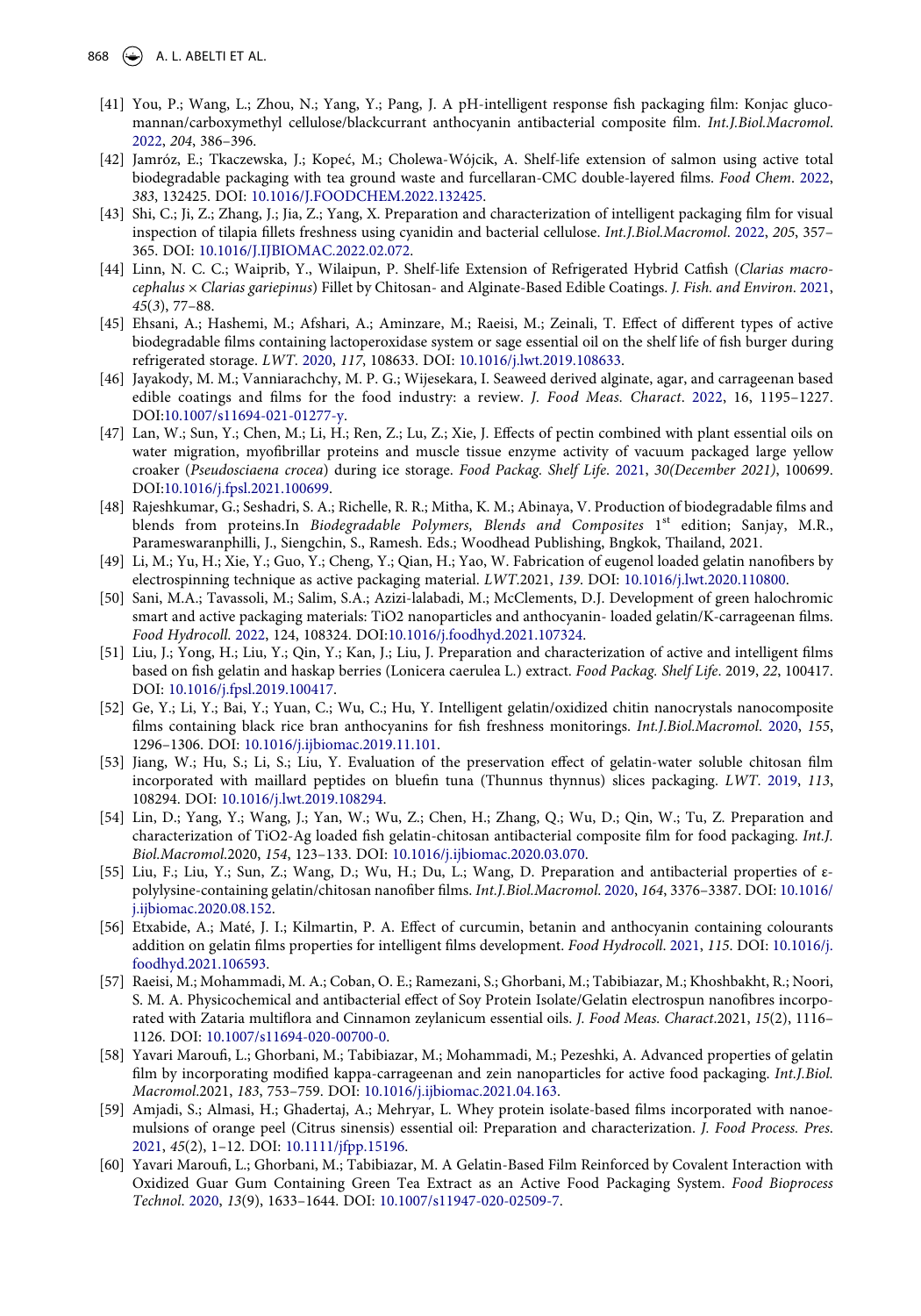- <span id="page-13-0"></span>[61] Hussein, A. A.; Ahme, M. M. The differences between glazing with solutions, coating with fish waste extracted gelatin and polyethylene-packaging of common carp fish fillets and their effects on qualitative and sensory characteristics during different freezing storage periods. *Journal of Kerbala for Agricultural Sciences*.2022, *9*(1), 19–28.
- <span id="page-13-1"></span>[62] Walid, Y.; Malgorzata, N.; Katarzyna, R.; Piotr, B.; Ewa, O. L.; Izabela, B.; Wissem, A. W.; Majdi, H.; Slim, J.; Karima, H. N.; Dorota, W. R.; Moufida, S. T. Effect of rosemary essential oil and ethanol extract on physicochemical and antibacterial properties of optimized gelatin–chitosan film using mixture design. *J. Food Process. Pre*. [2022](#page-5-0), *46*(1), e16059. DOI: [10.1111/JFPP.16059.](https://doi.org/10.1111/JFPP.16059)
- <span id="page-13-2"></span>[63] Roufegarinejad, L. Development and Characterization of the Reinforced Soy Protein Isolate-Based Nanocomposite Film with CuO and TiO2 Nanoparticles. *J. Polym. Environ*. [2022](#page-5-1), 69, 1–9. DOI: [10.1007/](https://doi.org/10.1007/s10924-022-02374-9) [s10924-022-02374-9.](https://doi.org/10.1007/s10924-022-02374-9)
- <span id="page-13-3"></span>[64] Song, H.; Choi, I.; Lee, J. S.; Chang, Y.; Yoon, C. S.; Han, J. Whey protein isolate coating material for high oxygen barrier properties: A scale-up study from laboratory to industrial scale and its application to food packaging. *Food Packag. Shelf Life*. [2022](#page-5-2), *31*, 100765. DOI: [10.1016/J.FPSL.2021.100765](https://doi.org/10.1016/J.FPSL.2021.100765).
- <span id="page-13-4"></span>[65] Tavares, L.; Souza, H. K. S.; Gonçalves, M. P.; Rocha, C. M. R. Physicochemical and microstructural properties of composite edible film obtained by complex coacervation between chitosan and whey protein isolate. *Food Hydrocoll*. [2021](#page-5-3), *113*, 106471. DOI: [10.1016/J.FOODHYD.2020.106471.](https://doi.org/10.1016/J.FOODHYD.2020.106471)
- <span id="page-13-5"></span>[66] Qin, D.; Bi, S.; You, X.; Wang, M.; Cong, X.; Yuan, C.; Yu, M.; Cheng, X.; Chen, X. G. Development and application of fish scale wastes as versatile natural biomaterials. *Chem. Eng. J*. [2022](#page-5-4), *428*, 131102. DOI: [10.1016/j.](https://doi.org/10.1016/j.cej.2021.131102)  [cej.2021.131102](https://doi.org/10.1016/j.cej.2021.131102).
- <span id="page-13-6"></span>[67] Yasim-Anuar, T.A.T.; Norrrahim, M.N.F.; Sapuan, S.M.; Ilyas, R.A.; Jenol, M.A.; Razali, N.A.M.; Hakimi, M.I.; Rahim, N.F.A.;Najmuddin, S.U.F.S. Polyhydroxyalkanoates for Packaging Application. In *Bio-based Packaging: Material, Environmental and Economic Aspects*. Series edition (pp. 279-293); Sapuan, S.M., Ilyas, R.A., Stevens, C. V. Eds; John Wiley & Sons Ltd, 2021.
- <span id="page-13-10"></span>[68] Han, Y.; Ding, J.; Zhang, J.; Li, Q.; Yang, H.; Sun, T.; Li, H. Fabrication and characterization of polylactic acid coaxial antibacterial nanofibers embedded with cinnamaldehyde/tea polyphenol with food packaging potential. *Int.J.Biol.Macromol*. [2021,](#page-6-1) *184*, 739–749. DOI: [10.1016/j.ijbiomac.2021.06.143](https://doi.org/10.1016/j.ijbiomac.2021.06.143).
- <span id="page-13-11"></span>[69] Sobhan, A.; Muthukumarappan, K.; Wei, L.; Zhou, R.; Tummala, H. Development of a polylactic acid-coated nanocellulose/chitosan-based film indicator for real-time monitoring of beef spoilage. *Anal. Methods*. [2021](#page-6-2), *13*  (23), 2612–2623. DOI: [10.1039/d1ay00365h](https://doi.org/10.1039/d1ay00365h).
- <span id="page-13-12"></span>[70] Cui, R.; Fan, C.; Dong, X.; Fang, K.; Li, L.; Qin, Y. Effect of ultrahigh-pressure treatment on the functional properties of poly(lactic acid)/ZnO nanocomposite food packaging film. *J.Sci.Food Agri*. [2021](#page-6-3), *101*(12), 4925– 4933. DOI: [10.1002/jsfa.11136.](https://doi.org/10.1002/jsfa.11136)
- <span id="page-13-13"></span>[71] Thomas, G.; Kumar, K. S.; Panda, S. K.; Bindu, J. Nanocellulose incorporated Polylactic Acid Films for chilled preservation of Indian Anchovy *(Stolephorus indicus) (van Hasselt, 1823)*. *Fishery Technology*. [2021](#page-6-4), *58*, 104–112.
- <span id="page-13-14"></span>[72] Woraprayote, W.; Pumpuang, L.; Tosukhowong, A.; Zendo, T.; Sonomoto, K.; Benjakul, S.; Visessanguan, W. Antimicrobial biodegradable food packaging impregnated with Bacteriocin 7293 for control of pathogenic bacteria in pangasius fish fillets. *LWT - Food Sci. Technol*. [2018,](#page-6-5) *89*, 427–433. DOI: [10.1016/j.lwt.2017.10.026](https://doi.org/10.1016/j.lwt.2017.10.026).
- <span id="page-13-15"></span>[73] Cardoso, L. G.; Pereira Santos, J. C.; Camilloto, G. P.; Miranda, A. L.; Druzian, J. I.; Guimarães, A. G. Development of active films poly (butylene adipate co-terephthalate) – PBAT incorporated with oregano essential oil and application in fish fillet preservation. *Ind. Crops Prod*. [2017,](#page-6-6) *108*, 388–397. DOI: [10.1016/j.](https://doi.org/10.1016/j.indcrop.2017.06.058)  [indcrop.2017.06.058.](https://doi.org/10.1016/j.indcrop.2017.06.058)
- <span id="page-13-16"></span>[74] Ma, Y.; Li, L.; Wang, Y. Development of PLA-PHB-based biodegradable active packaging and its application to salmon. *Packag. Technol Sci*.2018, *31*(11), 739–746. DOI: [10.1002/pts.2408](https://doi.org/10.1002/pts.2408).
- <span id="page-13-17"></span>[75] Seray, M.; Hadj-Hamou, A. S.; Uzunlu, S.; Benhacine, F. Development of active packaging films based on poly (butylene adipate-co-terephthalate) and silver–montmorillonite for shelf life extension of sea bream. *Polym. Bull*.2021, *0123456789*. DOI: [10.1007/s00289-021-03671-4.](https://doi.org/10.1007/s00289-021-03671-4)
- <span id="page-13-18"></span>[76] Li, Q.; Zhang, J.; Zhu, J.; Lin, H.; Sun, T.; Cheng, L. Effects of gallic acid combined with epsilon-polylysine hydrochloride incorporated in a pullulan-CMC edible coating on the storage quality of sea bass. *RSC Adv*.2021, *11*(47), 29675–29683. DOI: [10.1039/d1ra02320a](https://doi.org/10.1039/d1ra02320a).
- <span id="page-13-19"></span>[77] Wu, L. T.; Tsai, I. L.; Ho, Y. C.; Hang, Y. H.; Lin, C.; Tsai, M. L.; Mi, F. L. Active and intelligent gellan gum-based packaging films for controlling anthocyanins release and monitoring food freshness. *Carbohydr. Polym*. [2021](#page-6-7), *254*, 117410. DOI: [10.1016/j.carbpol.2020.117410](https://doi.org/10.1016/j.carbpol.2020.117410).
- <span id="page-13-7"></span>[78] Mahmud, J.; Sarmast, E.; Shankar, S.; Lacroix, M. Advantages of nanotechnology developments in active food packaging. *Food Res. Int*. [2022,](#page-5-5) *154*, 111023. DOI: [10.1016/J.FOODRES.2022.111023](https://doi.org/10.1016/J.FOODRES.2022.111023).
- <span id="page-13-8"></span>[79] Tavassoli, M.; Sani, M. A.; Khezerlou, A., Ehsani; A.; McClements, D. J. Multifunctional nanocomposite active packaging materials: Immobilization of quercetin, lactoferrin, and chitosan nanofiber particles in gelatin films. *Food Hydrocoll*. [2021](#page-5-6), *118*, 106747. DOI: [10.1016/j.foodhyd.2021.106747](https://doi.org/10.1016/j.foodhyd.2021.106747).
- <span id="page-13-9"></span>[80] Ma, Q.; Lu, X.; Wang, W.; Hubbe, M. A.; Liu, Y.; Mu, J.; Wang, J.; Sun, J.; Rojas, O. J. Recent developments in colorimetric and optical indicators stimulated by volatile base nitrogen to monitor seafood freshness. *Food Packag. Shelf Life*.2021, *28*, 100634. DOI: [10.1016/j.fpsl.2021.100634.](https://doi.org/10.1016/j.fpsl.2021.100634)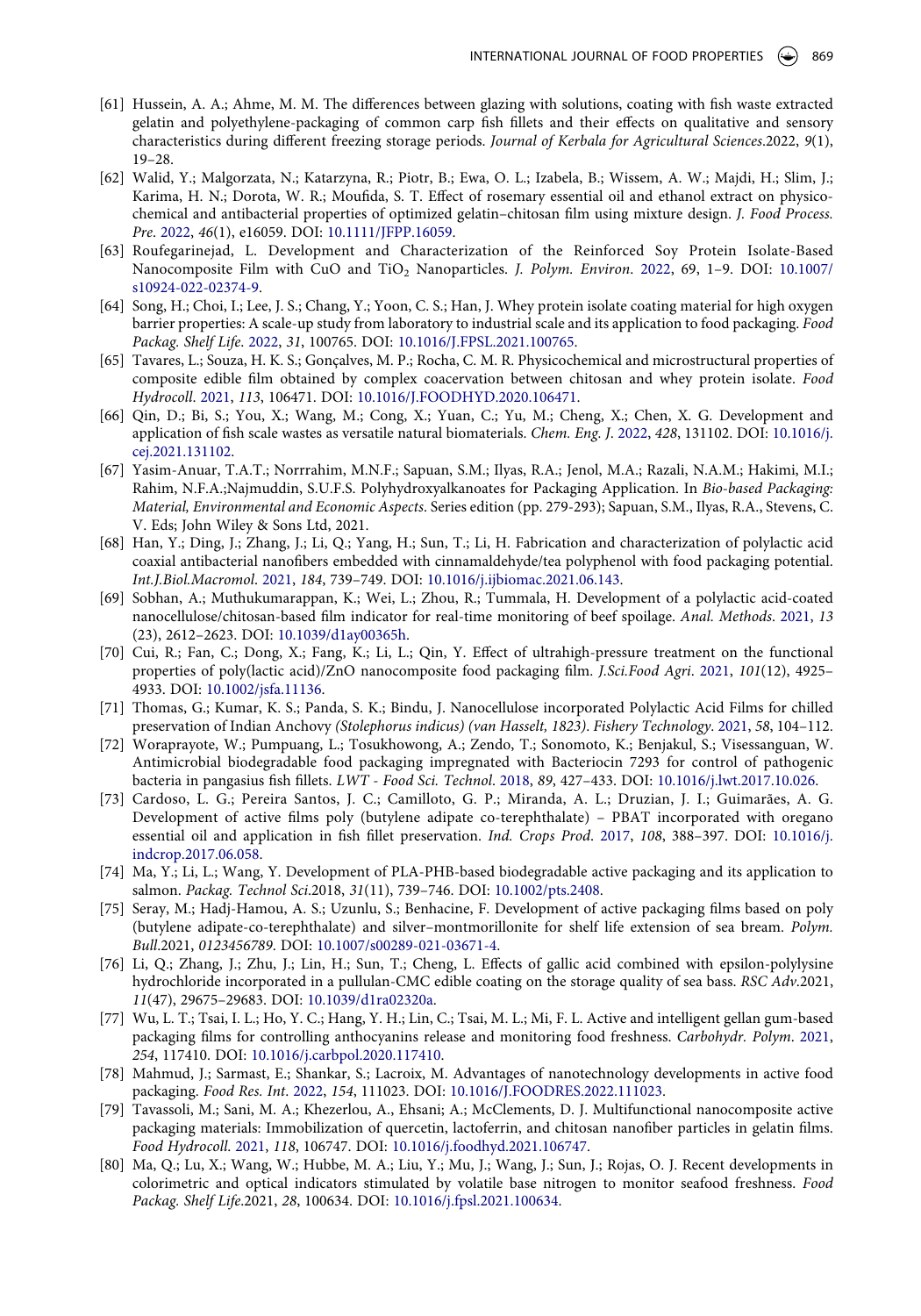- <span id="page-14-0"></span>[81] Bharti, S. K.; Pathak, V.; Alam, T.; Arya, A.; Basak, G.; Awasthi, M. G. Materiality of Edible Film Packaging in Muscle Foods: A Worthwhile Conception. *J Package Technol Res*. [2020,](#page-5-7) *4*(1), 117–132. DOI: [10.1007/s41783-020-](https://doi.org/10.1007/s41783-020-00087-9)  [00087-9.](https://doi.org/10.1007/s41783-020-00087-9)
- <span id="page-14-1"></span>[82] Zhang, C.; Li, Y.; Wang, P.; Zhang, H. Electrospinning of nanofibers: Potentials and perspectives for active food packaging. *Compr. Rev. Food Sci. Food Saf*. [2020](#page-5-8), *19*(2), 479–502. DOI: [10.1111/1541-4337.12536](https://doi.org/10.1111/1541-4337.12536).
- <span id="page-14-2"></span>[83] Musso, Y. S.; Salgado, P. R.; Mauri, A. N. Smart edible films based on gelatin and curcumin. *Food Hydrocoll*. [2017](#page-5-8), *66*, 8–15. DOI: [10.1016/j.foodhyd.2016.11.007](https://doi.org/10.1016/j.foodhyd.2016.11.007).
- <span id="page-14-3"></span>[84] Kanatt, S. R. Development of active/intelligent food packaging film containing Amaranthus leaf extract for shelf life extension of chicken/fish during chilled storage. *Food Packag. Shelf Life*. [2020,](#page-5-9) *24*, 100506. DOI: [10.1016/j.](https://doi.org/10.1016/j.fpsl.2020.100506)  [fpsl.2020.100506](https://doi.org/10.1016/j.fpsl.2020.100506).
- <span id="page-14-4"></span>[85] Jiang, G.; Hou, X.; Zeng, X.; Zhang, C.; Wu, H.; Shen, G.; Li, S.; Luo, Q.; Li, M.; Liu, X.; Chen, A.; Wang, Z.; Zhang, Z. Preparation and characterization of indicator films from carboxymethyl-cellulose/starch and purple sweet potato (Ipomoea batatas (L.) lam) anthocyanins for monitoring fish freshness. *Int.J.Biol.Macromol*.2020, *143*, 359–372. DOI: [10.1016/j.ijbiomac.2019.12.024.](https://doi.org/10.1016/j.ijbiomac.2019.12.024)
- <span id="page-14-5"></span>[86] Amiri, R.; Piri, H.; Akbari, M.; Moradi, G. The fabrication and kinetic modeling of a new time-temperature label based on paraffin wax and black carrot anthocyanin for monitoring fish products. *Anal. Methods*. [2020](#page-5-9), *12*(4), 544–551. DOI: [10.1039/c9ay02410g](https://doi.org/10.1039/c9ay02410g).
- <span id="page-14-6"></span>[87] Matche, R. S.; Anup, G. J.; Mrudula, G. Development of Biodegradable Films from Marine Ingredients Incorporated with Natural Antimicrobial Agents for Food Packaging. *J Package TechnolRes*. [2020](#page-5-9), *4*(1), 45–55. DOI [10.1007/s41783-020-00085-x.](https://doi.org/10.1007/s41783-020-00085-x)
- <span id="page-14-7"></span>[88] Jamróz, E.; Kulawik, P.; Guzik, P.; Duda, I. The verification of intelligent properties of furcellaran films with plant extracts on the stored fresh Atlantic mackerel during storage at 2°C. *Food Hydrocoll*. [2019](#page-5-10), *97*, 105211. DOI: [10.1016/j.foodhyd.2019.105211](https://doi.org/10.1016/j.foodhyd.2019.105211).
- <span id="page-14-16"></span>[89] Carreón-Hidalgo, J. P.; Franco-Vásquez, D. C.; Gómez-Linton, D. R.; Pérez-Flores, L. J. Betalain plant sources, biosynthesis, extraction, stability enhancement methods, bioactivity, and applications. *Food Res. Int*. [2022](#page-9-0), *151*, 110821.
- <span id="page-14-17"></span>[90] Priyadarshi, R.; Ezati, P.; Rhim, J.-W. Recent Advances in Intelligent Food Packaging Applications Using Natural Food Colorants. *ACS Food Sci. Technol*. [2021](#page-9-1), *1*(2), 124–138. DOI: [10.1021/acsfoodscitech.0c00039.](https://doi.org/10.1021/acsfoodscitech.0c00039)
- <span id="page-14-18"></span>[91] Yong, H.; Liu, J. Recent advances in the preparation, physical and functional properties, and applications of anthocyanins-based active and intelligent packaging films. *Food Packag. Shelf Life*.2020, *26*, 100550. DOI: [10.1016/j.fpsl.2020.100550.](https://doi.org/10.1016/j.fpsl.2020.100550)
- <span id="page-14-19"></span>[92] Tomoda, B. T.; Yassue-Cordeiro, P. H.; Ernesto, J. V.; Lopes, P. S.; Péres, L. O.; da Silva, C. F.; de Moraes, M. A. Characterization of biopolymer membranes and films: Physicochemical, mechanical, barrier, and biological properties. In *Biopolymer Membranes and Films: Health, Food, Environment, and Energy Applications* 1<sup>st</sup> (pp. 97-95); De Moraes, M.A., Da Silva, C.F., Veira, R.S. Eds.; Elevier: Radarweg, Amsterdam, Netherlands, [2020.](#page-9-2)
- <span id="page-14-8"></span>[93] Boughriba, S.; Souissi, N.; Jridi, M.; Li, S.; Nasri, M. Thermal, mechanical and microstructural characterization and antioxidant potential of *Rhinobatos cemiculus* gelatin films supplemented by titanium dioxide doped silver nanoparticles. *Food Hydrocoll*. 2020, *103*, 105695. DOI: [10.1016/j.foodhyd.2020.105695.](https://doi.org/10.1016/j.foodhyd.2020.105695)
- <span id="page-14-9"></span>[94] Azizi-Lalabadi, M.; Alizadeh-Sani; M., Divband, B.; Ehsani, A.; McClements, D. J. Nanocomposite films consisting of functional nanoparticles (TiO<sub>2</sub> and ZnO) embedded in 4A-Zeolite and mixed polymer matrices (gelatin and polyvinyl alcohol). *Food Res. Int*. [2020](#page-7-1), *137*, 109716. DOI: [10.1016/j.foodres.2020.109716](https://doi.org/10.1016/j.foodres.2020.109716).
- <span id="page-14-10"></span>[95] Ahmadi, A.; Ahmadi, P.; Sani, M. A.; Ehsani, A.; Ghanbarzadeh, B. Functional biocompatible nanocomposite films consisting of selenium and zinc oxide nanoparticles embedded in gelatin/cellulose nanofiber matrices. *Int.J. Biol.Macromol*.2021, *175*, 87–97. DOI: [10.1016/j.ijbiomac.2021.01.135.](https://doi.org/10.1016/j.ijbiomac.2021.01.135)
- <span id="page-14-11"></span>[96] Asadi, S.; Pirsa, S. Production of Biodegradable Film Based on Polylactic Acid, Modified with Lycopene Pigment and TiO2 and Studying Its Physicochemical Properties. *J. Polym Environ*. [2020,](#page-7-2) *28*(2), 433–444. DOI: [10.1007/](https://doi.org/10.1007/s10924-019-01618-5) [s10924-019-01618-5.](https://doi.org/10.1007/s10924-019-01618-5)
- <span id="page-14-12"></span>[97] Sani, I. K.; Pirsa, S.; Tağı, Ş. Preparation of chitosan/zinc oxide/Melissa officinalis essential oil nano-composite film and evaluation of physical, mechanical and antimicrobial properties by response surface method. *Polym. Test*. [2019](#page-7-3), *79*. DOI: [10.1016/j.polymertesting.2019.106004](https://doi.org/10.1016/j.polymertesting.2019.106004).
- <span id="page-14-13"></span>[98] Riahi, Z.; Priyadarshi, R.; Rhim, J. W.; Bagheri, R. Gelatin-based functional films integrated with grapefruit seed extract and TiO2 for active food packaging applications. *Food Hydrocoll*. [2021](#page-7-4), *112*, 106314. DOI:[10.1016/j.](https://doi.org/10.1016/j.foodhyd.2020.106314) [foodhyd.2020.106314.](https://doi.org/10.1016/j.foodhyd.2020.106314)
- <span id="page-14-14"></span>[99] Al-Tayyar, N. A.; Youssef, A. M.; Al-Hindi, R. R. Antimicrobial packaging efficiency of ZnO-SiO2 nanocomposites infused into PVA/CS film for enhancing the shelf life of food products. *Food Packag. Shelf Life*. [2020](#page-7-5), *25*, 100523. DOI: [10.1016/j.fpsl.2020.100523](https://doi.org/10.1016/j.fpsl.2020.100523).
- <span id="page-14-15"></span>[100] Balasubramanian, R.; Kim, S. S.; Lee, J.; Lee, J. Effect of TiO<sub>2</sub> on highly elastic, stretchable UV protective nanocomposite films formed by using a combination of k-Carrageenan, xanthan gum and gellan gum. *Int.J. Biol.Macromol*. [2019](#page-7-6), *123*, 1020–1027. DOI: [10.1016/j.ijbiomac.2018.11.151.](https://doi.org/10.1016/j.ijbiomac.2018.11.151)